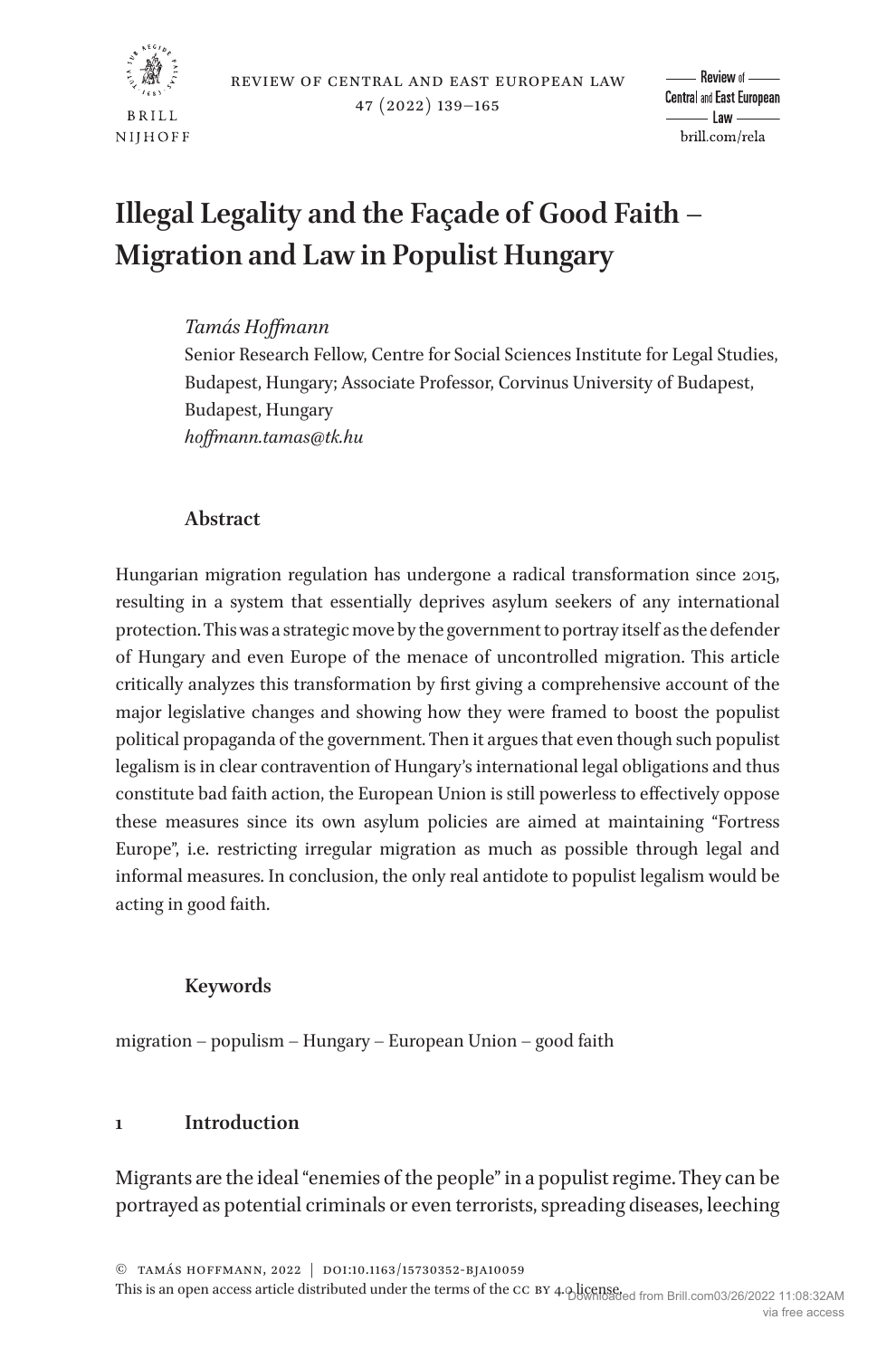off the welfare system and simultaneously stealing the jobs of the hard-working common folk, while threatening the cultural and Christian values of the nation. Since populism creates the narrative of an eternal battle between 'the people', that needs protection, and 'the elite', that tries to deny the popular will and distort it through various ways,<sup>[1](#page-1-0)</sup> exploiting anti-immigrant attitudes could be seen as "the Holy Grail of populists"[.2](#page-1-1) It is thus hardly surprising that in Hungary, the model illiberal populist country, $3$  the government has spared no effort since 2015 to muster all legal and rhetorical resources to stop irregular migration through Hungary, invoking the nefarious menace of non-European migrants and justifying its action as a heroic defense of Western civilization.

This article aims to show how Hungarian populist lawmaking concomitantly appeals to the 'will of the people' and creates it, relying both on a procedural understanding of legality – i.e. compliance with legal norms adopted by the competent authorities –, and a substantive concept of justice, claiming that the adopted measures protect even those whose legal entitlements are actually denied. Even though this narrative has been repeatedly contradicted by judicial decisions of the European Court of Human Rights and the Court of Justice of the European Union that found Hungarian asylum legislation incompatible with Hungary's international obligations, the Hungarian government can still assert that Hungary complies with its international commitments by amending its domestic legislation, seemingly implementing the verdict but in reality creating yet another violation of international norms. This perverse legal game

<span id="page-1-0"></span><sup>1</sup> See Tamás Hoffmann and Fruzsina Gárdos-Orosz, "Populism and Law in Hungary – Introduction to the Special Issue," 46 *Review of Central and East European Law* (2021).

<span id="page-1-1"></span><sup>2</sup> Vera Messing and Bence Ságvári, "Are Anti-immigrant Attitudes the Holy Grail of Populists? A Comparative Analysis of Attitudes Towards Immigrants, Values, and Political Populism in Europe," 7(2) *Intersections* (2021), 100–127.

<span id="page-1-2"></span><sup>3</sup> Viktor Orbán, the Hungarian Prime Minister himself declared in 2014 that 'the new state that we are building is an illiberal state, a non-liberal state'. Available at [http://](http://hungarianspectrum.wordpress.com/2014/07/31/viktor-orbans-speech-at-the-xxv-balvanyos-free-summer-university-and-youth-camp-july-26-2014-baile-tusnad-tusnadfurdo/) [hungarianspectrum.wordpress.com/2014/07/31/viktor-orbans-speech-at-the-xxv-balvanyos](http://hungarianspectrum.wordpress.com/2014/07/31/viktor-orbans-speech-at-the-xxv-balvanyos-free-summer-university-and-youth-camp-july-26-2014-baile-tusnad-tusnadfurdo/)[free-summer-university-and-youth-camp-july-26-2014-baile-tusnad-tusnadfurdo/.](http://hungarianspectrum.wordpress.com/2014/07/31/viktor-orbans-speech-at-the-xxv-balvanyos-free-summer-university-and-youth-camp-july-26-2014-baile-tusnad-tusnadfurdo/) There is a broad agreement in political science literature that Hungary manifests all the traits of a populist regime. See inter alia Robert Csehi and Edit Zgut, "'We won't Let Brussels Dictate Us': Eurosceptic Populism in Hungary and Poland," 22(1) *European Politics and Society* (2021), 53–68.; Bojan Bugarić, "Central Europe's Descent into Autocracy: A Constitutional Analysis of Authoritarian Populism," 17(2) *International Journal of Constitutional Law* (2019), 597–616.; Emilia Palonen, "Performing the Nation: The Janus-faced Populist Foundations of Illiberalism in Hungary," 26(3) *Journal of Contemporary European Studies* (2018), 308–321.; András L. Pap, *Democratic Decline in Hungary – Law and Society in an Illiberal Democracy* (Routledge, Oxon, 2017); Péter Csigó and Norbert Merkovity, "Hungary, Home of Empty Populism," in Toril Aalberg, Frank Esser, Carsten Reinemann, Jesper Strömbäck and Claes H. de Vreese (eds.), *Populist Political Communication in Europe* (Routledge, Oxon, UK, 2016), 339–349.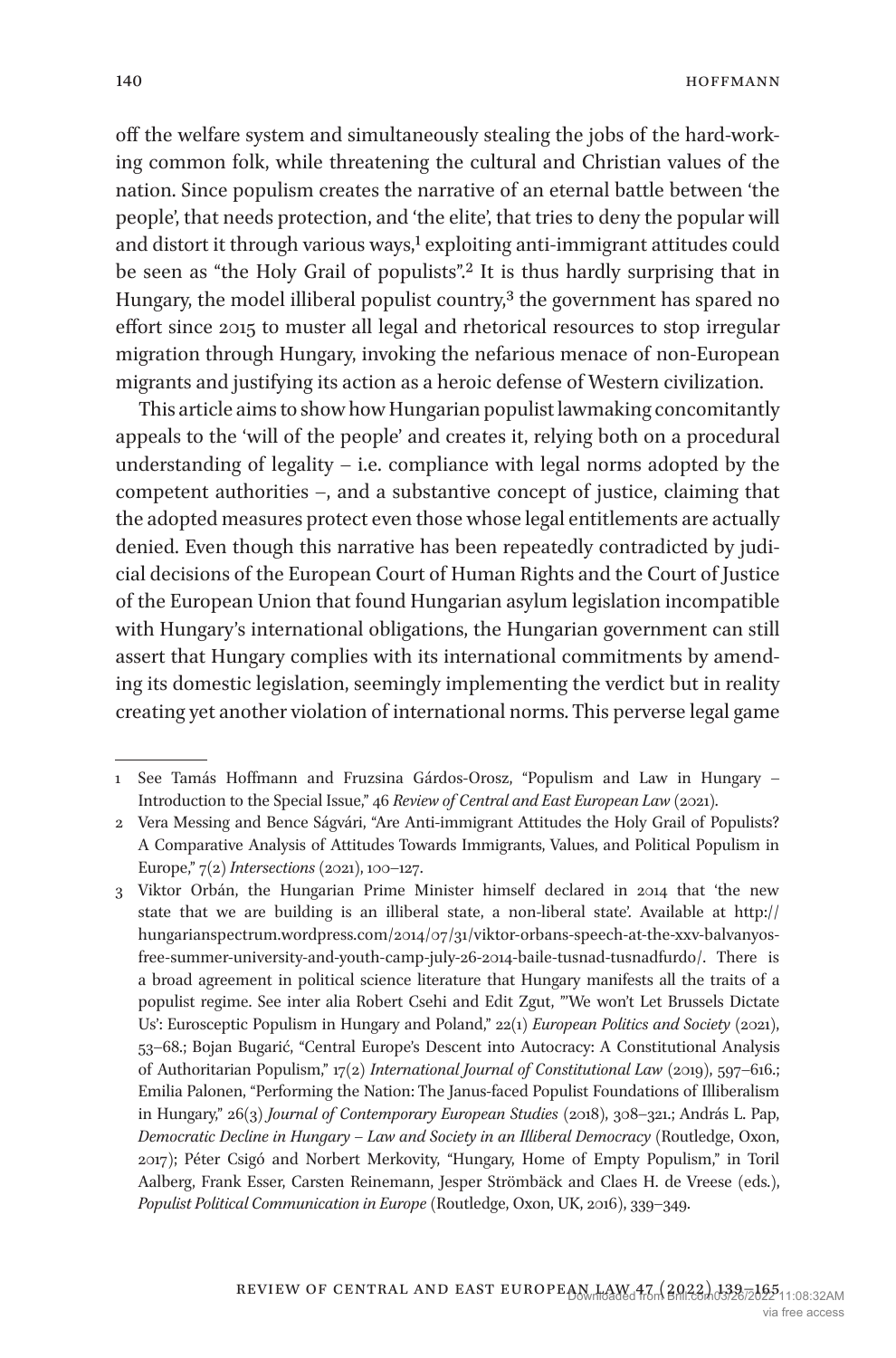of tag continues, partly because the European Union itself can hardly enforce the existing legal commitments, given its own track record of employing or allowing arguably unlawful measures to combat irregular migration and regularly turning a blind eye to the denial of application of international, European Union, and human rights norms to protect migrants.

# **2 Hungarian Migration Law and Policy – From Reluctant Humanitarianism to Effective Denial of Asylum**

# **2.1** *Hostile Indifference – Hungarian Migration Law and Policy Before 2015*

Hungary, along with all other communist countries, did not ratify any international human rights instruments before the end of the communist era except for the 1966 International Covenant on Civil and Political Rights<sup>4</sup> and the International Covenant on Social, Economic and Cultural Rights.<sup>5</sup> The 1951 Refugee Convention<sup>6</sup> and its 1967 Protocol Relating to the Status of Refugees<sup>7</sup> were actually the first human rights conventions adopted by Hungary in 1989, shortly followed by others, such as the European Convention on Human Rights.<sup>[8](#page-2-4)</sup> While these international commitments and Hungary's 2004 accession to the European Union required a profound restructuring of the Hungarian institutional approach to asylum-seekers to provide for international protection, the overwhelming majority of the Hungarian population has consistently displayed a negative attitude concerning foreign immigration to Hungary[,9](#page-2-5) rooted

<span id="page-2-0"></span><sup>4</sup> International Covenant on Civil and Political Rights, opened for signature on 19 December 1966, Vol. 999 U.N.T.S. 171 (entered into force 23 March 1976). Hungary acceded to the Covenant on 17 January 1974.

<span id="page-2-1"></span><sup>5</sup> International Covenant on Economic, Social and Cultural Rights, opened for signature on 19 December 1966, Vol. 999 U.N.T.S. 3 (entered into force 3 January 1976). Hungary acceded to the Covenant on 17 January 1974.

<span id="page-2-2"></span><sup>6</sup> Convention relating to the Status of Refugees, signed on 28 July 1951, Vol. 189 U.N.T.S. 137 (entered into force 22 April 1954). Hungary acceded to the Convention on 14 March 1989.

<span id="page-2-3"></span><sup>7</sup> Protocol relating to the Status of Refugees, signed on 31 January 1967, Vol. 606 U.N.T.S. 267 (entered into force 4 October 1967). Hungary acceded to the Convention on 14 March 1989.

<span id="page-2-4"></span><sup>8</sup> Convention for the Protection of Human Rights and Fundamental Freedoms, signed on 4 November 1950, Vol. 213 U.N.T.S. 221 (entered into force 3 September 1953). Hungary acceded to the Convention on 5 November 1992.

<span id="page-2-5"></span><sup>9</sup> The percentage of the population completely rejecting foreign immigration steadily rose between 1992 and 1995 from 15% to 40% and then stabilized around 30% between 1996 and 2012. Then it started to increase again and reached 41% in 2015. By then, only 6% of the population agreed with statement that all asylum-seekers should be received. See Endre Sík, Bori Simonovits and Blanka Szeitl, "Az idegenellenesség alakulása és a bevándorlással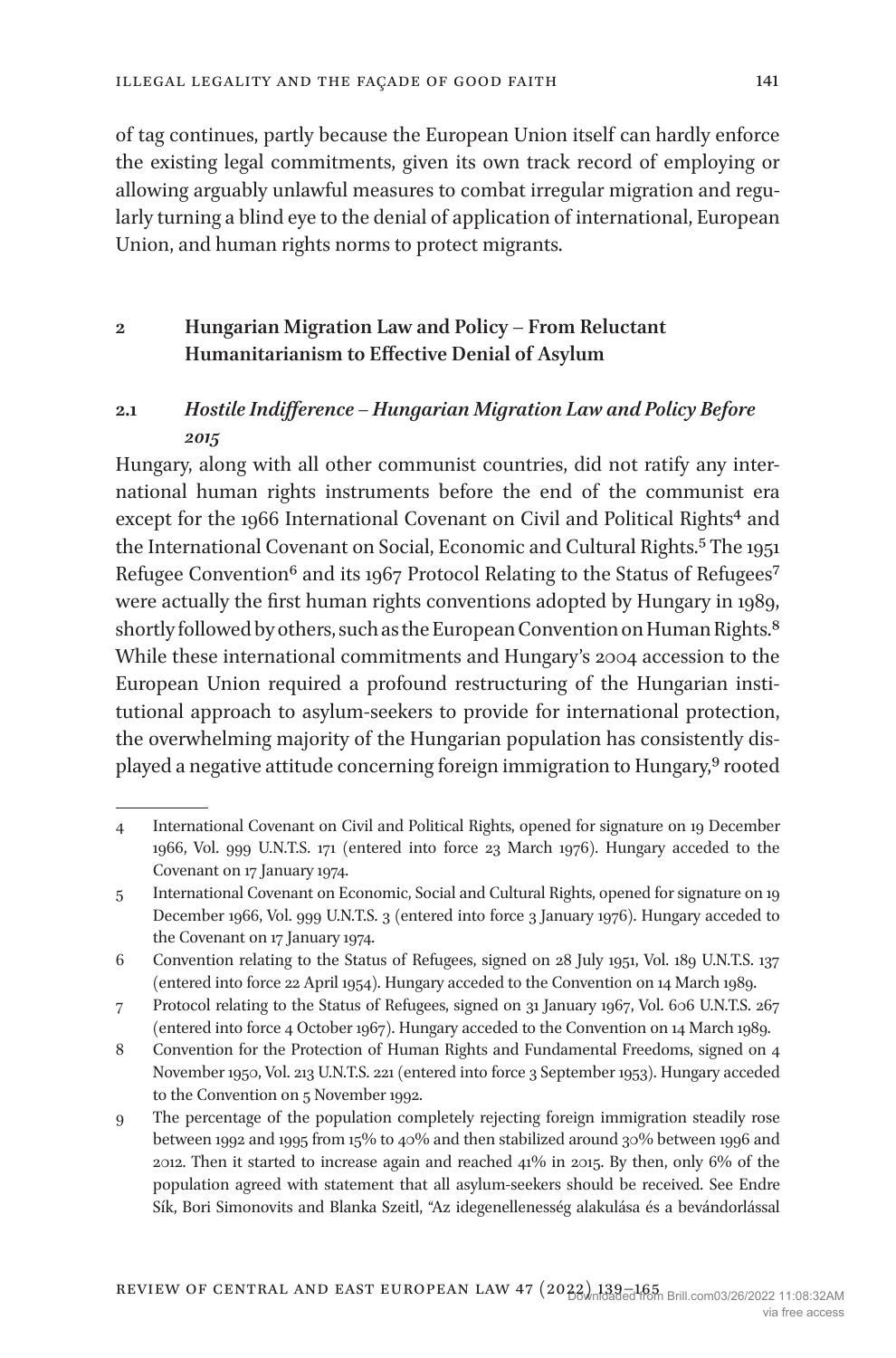partially in a strong folk memory of conquest and partial occupation by the Ottoman Empire in the 16th century and numerous subsequent occupations right up to the fall of its communist government.[10](#page-3-0)

Despite that prevailing sentiment, migration was not a salient issue in Hungarian domestic politics until 2015. Even though the right-wing Fidesz government, that won the 2010 elections with a two-thirds majority, aimed to fundamentally overhaul the Hungarian legal system, changing migration policies were not part of its agenda. On the contrary, initially the new government even seemed to encourage migration into the country. In 2012 the Hungarian Parliament even established an investor settlement system that offered a residence permit to those third-country nationals and their family members who bought at least 250,000 Euros worth of special state bonds,[11](#page-3-1) and in October 2013 the government adopted a Migration Strategy that included a commitment to foster the integration of legal migrants and people enjoying international protection[.12](#page-3-2) The clearest evidence that the question of migration was deemed uninteresting in Hungarian domestic politics is that in the run-up to the 2014 parliamentary elections, none of the campaigning parties even mentioned it in their manifestos.[13](#page-3-3)

While even during this period the operation of the Hungarian asylum system was criticized by the United Nations High Commissioner for Refugees (unhcr) for the low recognition rate of asylum applications, and inadequate institutional support, $14$  and the absence of integration support resulted in

kapcsolatos félelmek Magyarországon és a visegrádi országokban," 24(2) *REGIO* (2016), 81– 108, at 82–83.

<span id="page-3-0"></span><sup>10</sup> Daniel Gyollai, "Controlling Irregular Migration: International Human Rights Standards and the Hungarian Legal Framework," 16(4) *European Journal of Criminology* (2019), 432–451, at 439.

<span id="page-3-1"></span><sup>11</sup> Act ccxx. of 2012 On the Amendment of Act ii. of 2007 Concerning the Travel and Settlement of Third Country Nationals. Between 2013 and 2017, almost 20,000 foreign citizens settled in Hungary this way. See Richard Field, "Settlement Bond Program Gives 20,000 Foreigners Right to Settle in Hungary, Schengen Region," *Budapest Beacon* (14 December 2017), available at [https://budapestbeacon.com/settlement-bond-program-gives-](https://budapestbeacon.com/settlement-bond-program-gives-20000-foreigners-right-to-settle-in-hungary-schengen-region/)[20000-foreigners-right-to-settle-in-hungary-schengen-region/.](https://budapestbeacon.com/settlement-bond-program-gives-20000-foreigners-right-to-settle-in-hungary-schengen-region/)

<span id="page-3-2"></span><sup>12</sup> Witold Klaus, Miklós Lévay, Irena Rzeplińska and Miroslav Scheinost, "Refugees and Asylum Seekers in Central European Countries: Reality, Politics and the Creation of Fear in Societies," in Helmut Kury and Sławomir Redo (eds.), *Refugees and Migrants in Law and Policy* (Springer, Cham, Switzerland, 2018), 457–494, at 470.

<span id="page-3-3"></span><sup>13</sup> Paula Beger, "Party Rhetoric and Action Compared: Examining Politicisation and Compliance in the Field of Asylum and Migration Policy in the Czech Republic and Hungary," in Astrid Lorenz and Lisa H. Anders (eds.), *Illiberal Trends and Anti-EU Politics in East Central Europe* (Palgrave Macmillan, London, UK, 2021), 137–156, at 141.

<span id="page-3-4"></span><sup>14</sup> unhcr, "Hungary as a Country of Asylum" (24 April 2012), available at [http://www.refworld.](http://www.refworld.org/docid/4f9167db2.html) [org/docid/4f9167db2.html.](http://www.refworld.org/docid/4f9167db2.html)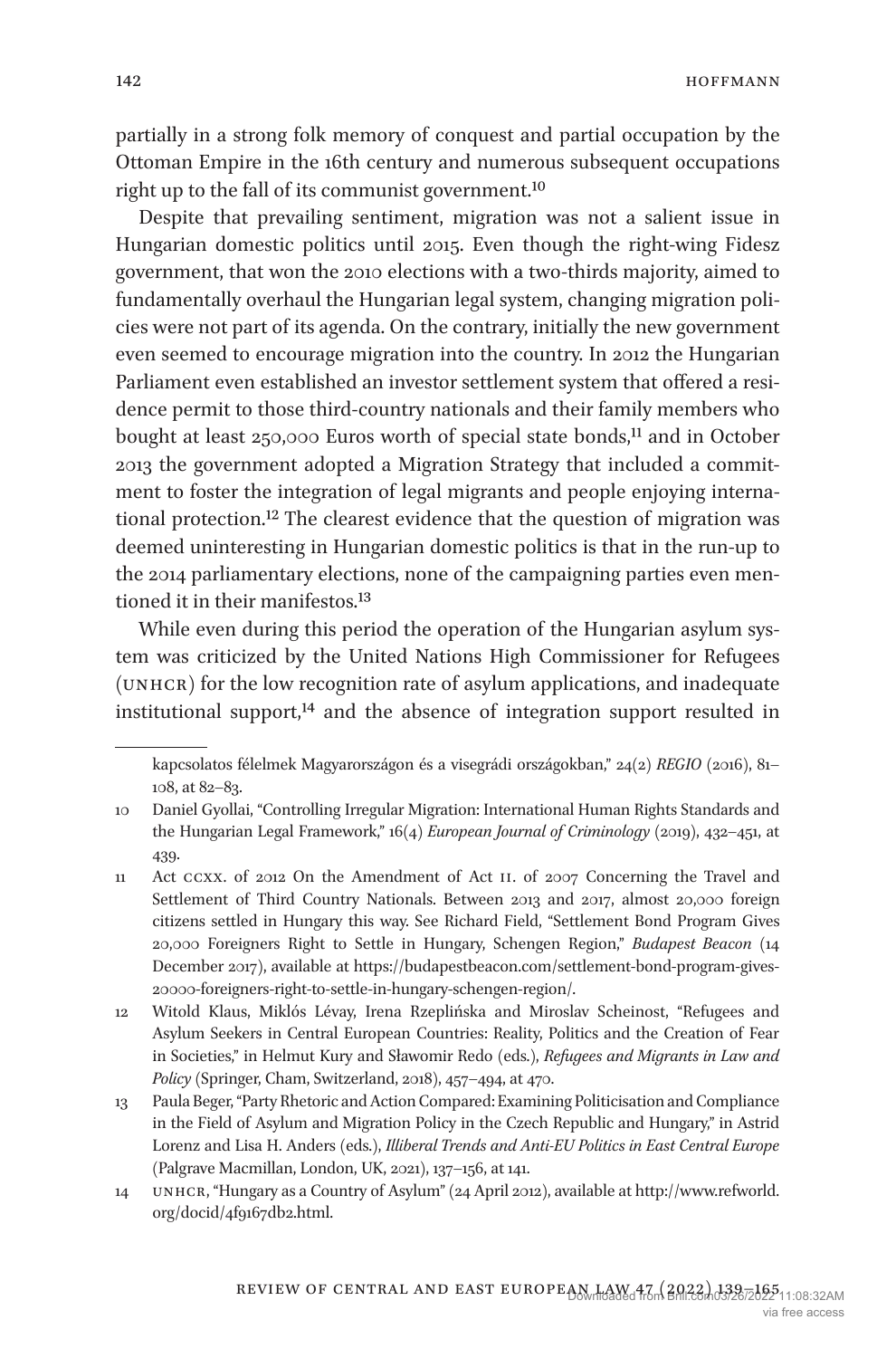structural homelessness among recognized refugees,<sup>15</sup> the formal regulatory framework of Hungarian asylum law was generally in conformity with the EU asylum acquis[.16](#page-4-1)

#### **2.2** *Migration Regulation as the Primary Policy Issue*

The indifferent political attitude towards migration changed drastically in 2015, following the Islamist terrorist attack against the Paris office of French satirical magazine Charlie Hebdo on 7 January 2015. In the immediate aftermath Prime Minister Viktor Orbán gave an interview on Hungarian national television portraying the act as the result of unregulated migration and argued that economic migration must be stopped since it is "bad for Europe" and creates "sizable minorities with different cultural characteristics and backgrounds among ourselves".[17](#page-4-2)

This launched an avalanche of articles and reports in Fidesz-controlled media outlets that depicted migration as an existential threat for Hungary that must be stopped at all costs,<sup>18</sup> emphasizing the religious, cultural and behavioral otherness of migrants[.19](#page-4-4) The official government communications reinforced this view by repeatedly equating asylum-seekers with economic migrants and labeling them as potential terrorists, which culminated in the government conducting a "National Consultation on Immigration and Terrorism" between 24 April and 27 July 2015. The "National Consultation" included a survey comprising 12 highly suggestive multiple-choice questions mailed to every Hungarian household, with the intention of gauging people's opinion on issues such as whether Hungary could become a target of a terrorist attack in the future, to what extent the inadequate regulation of immigration policy by "Brussels" had contributed to the spread of terrorism, and whether the Hungarian people would support the introduction of more restrictive legal measures against immigrants illegally crossing the Hungarian border. The document also included a foreword by the Prime Minister, who claimed

<span id="page-4-0"></span><sup>15</sup> Annastiina Kallius, "The East-South Axis: Legitimizing the "Hungarian Solution to Migration", 33(2&3) *Revue Européenne des Migrations Internationales* (2017), 133–135, at 133.

<span id="page-4-1"></span><sup>16</sup> For an overview see Boldizsár Nagy, *A magyar menekültjog és menekültügy a rendszerváltozástól az Európai Unióba lépésig* (Gondolat, Budapest, Hungary, 2012).

<span id="page-4-2"></span><sup>17</sup> Available at [https://hirado.hu/2015/01/11/orban-a-gazdasagi-bevandorlast-meg-kell-allitani/#.](https://hirado.hu/2015/01/11/orban-a-gazdasagi-bevandorlast-meg-kell-allitani/#)

<span id="page-4-3"></span><sup>18</sup> Robert McNeil and Eric Carstens, "Comparative Report on Cross-Country Media Practices, Migration, and Mobility", *REMINDER – Role of European Mobility and Its Impacts in Narratives*, *Debates and EU Reforms* (June 2018) 22–24, available at [https://www.reminder-project.eu/](https://www.reminder-project.eu/wp-content/uploads/2018/08/Final-June-2018_with-cover.pdf) [wp-content/uploads/2018/08/Final-June-2018\\_with-cover.pdf.](https://www.reminder-project.eu/wp-content/uploads/2018/08/Final-June-2018_with-cover.pdf)

<span id="page-4-4"></span><sup>19</sup> János Tóth, "Negative and Engaged: Sentiments towards the 2016 Migrant Quota Referendum in Hungarian Online Media," 35(2) *East European Politics and Societies: and Cultures* (2020), 1–26, at 5.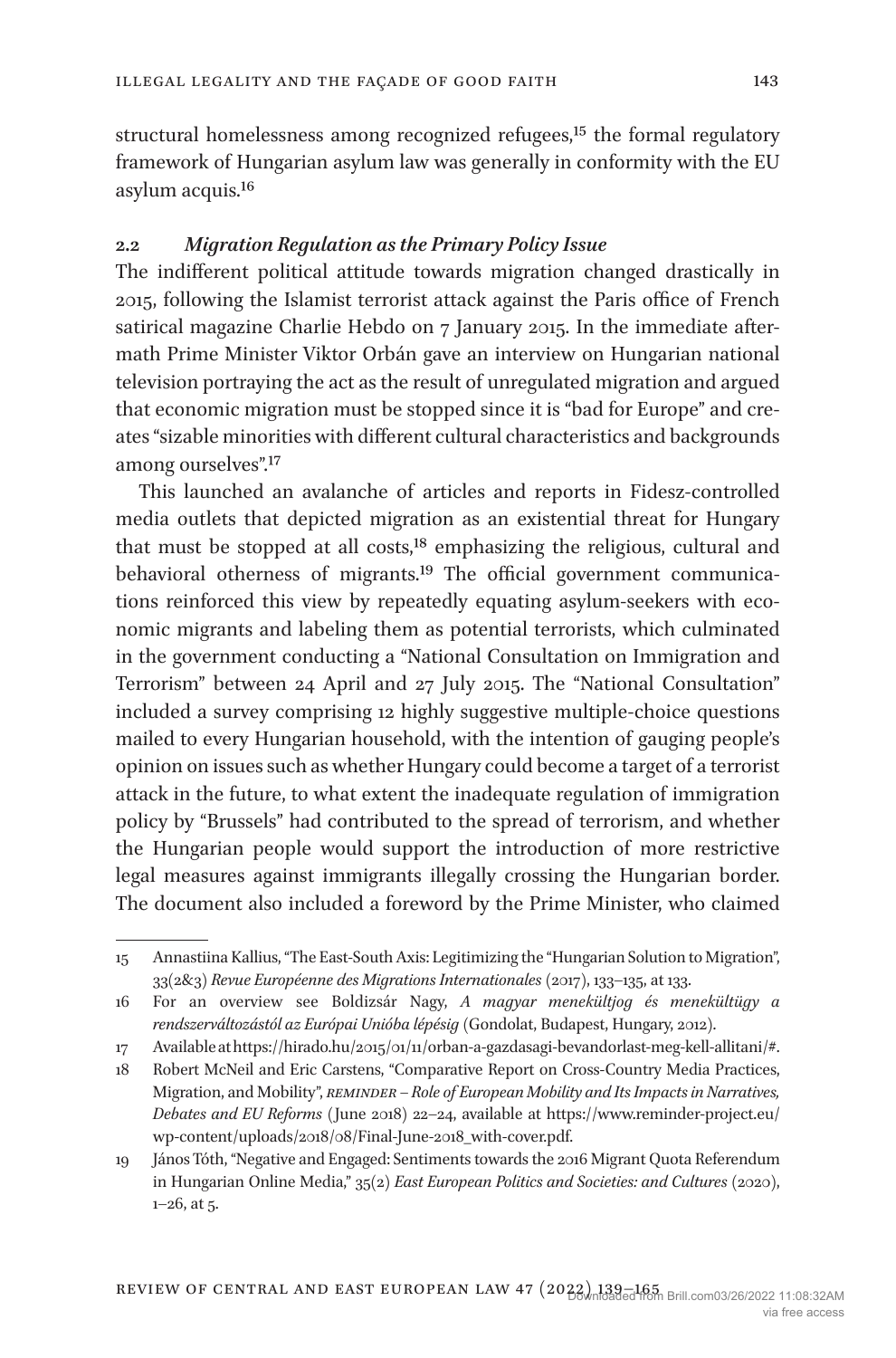that "Economic migrants cross our borders illegally, and while they present themselves as asylum-seekers, in reality they come for welfare benefits and the employment opportunities.["20](#page-5-0) Moreover, the Government launched a billboard campaign where messages – ostensibly targeting migrants but written in Hungarian – warned the readers to "respect our culture", "don't take away our jobs", and "respect our laws"[.21](#page-5-1)

The number of asylum-seekers had indeed risen dramatically in this period. Over one million migrants arrived in Europe by sea in 2015, predominantly from Syria, Afghanistan, and Iraq[.22](#page-5-2) Most of those who entered Europe in Greece wanted to reach a Western European Union country by crossing the West Balkan route through North Macedonia and Serbia to reach their desired destination, using Hungary as a transit country. During 2015 more than half a million people entered into Hungarian territory from Serbia[.23](#page-5-3) Still, notwithstanding the immense number of new arrivals, the situation hardly constituted a 'crisis' from the Hungarian point of view as very few people wanted to access the registration process and request asylum from the Hungarian authorities and almost all of those who were forced to register by the Hungarian authorities immediately left Hungary.<sup>24</sup> Nevertheless, a crisis narrative was consistently employed to bolster the official rhetoric,<sup>25</sup> and in order to "to protect the Hungarian people", the government decided to erect both physical and legal barriers to keep migrants out. Between July and September 2015, 19 acts and 19 government decrees were adopted that amended the existing laws in 473 sections[.26](#page-5-6) On 13 July 2015, construction works started to build a barbed wire fence on the Serbian border that was later expanded to the Croatian border.<sup>27</sup>

<span id="page-5-0"></span><sup>20</sup> Available at [https://2015–](https://2015)2019.kormany.hu/download/b/33/50000/nemzeti\_konz\_2015\_ krea12.pdf.

<span id="page-5-1"></span><sup>21</sup> Ákos Bocskor, "Anti-Immigration Discourses in Hungary during the 'Crisis' Year: The Orbán Government's 'National Consultation' Campaign of 2015," 52(3) *Sociology* (2018), 551–568, at 563.

<span id="page-5-2"></span><sup>22</sup> See Frontex Risk Analysis Unit, *fran Quarterly, Quarter 4* (October – December 2015), 8.

<span id="page-5-3"></span><sup>23</sup> See Judit Tóth, "Hungary at the Border of Populism and Asylum," in Sergio Carrera and Marco Stefan (eds.), *Fundamental Rights Challenges in Border Controls and Expulsion of Irregular Immigrants in the European Union – Complaint Mechanisms and Access to Justice* (Routledge, Oxon, UK, 2020), 64–86, at 70.

<span id="page-5-4"></span><sup>24</sup> Altogether 177,000 persons were registered by the Hungarian authorities in 2015. *Ibid*.

<span id="page-5-5"></span><sup>25</sup> *Ibid*., at 65.

<span id="page-5-6"></span><sup>26</sup> See Balázs Majtényi, Ákos Kopper and Pál Susánszky, "Constitutional Othering, Ambiguity and Subjective Risks of Mobilization in Hungary: Examples from the Migration Crisis" 26(2) *Democratization* (2019), 173–189, at 178.

<span id="page-5-7"></span><sup>27</sup> See Art. 49 of Act cxxvii of 2015 On the Temporary Closure of Borders and the Amendment of Migration-Related Acts. The border fence is currently 523 km long and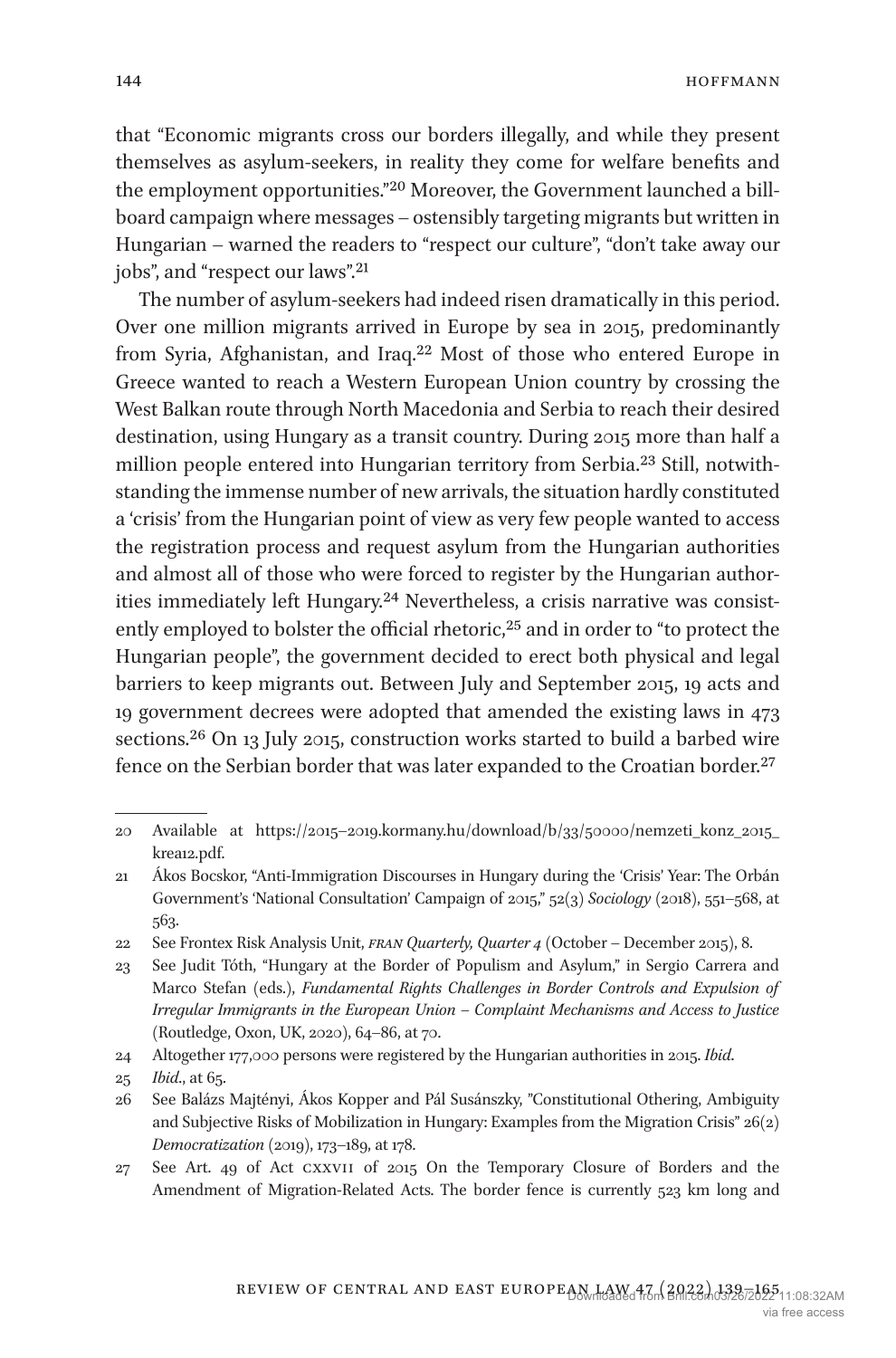The Hungarian migration system has undergone a dazzling transformation to deny international protection to asylum-seekers. Act CXL of 2015 created the new category of "transit zones" at the border between Serbia and Hungary where asylum-seekers were obliged to stay "before their entry to the territory of Hungary" to initiate their asylum proceedings and wait in designated containers until a decision about the recognition of international protection is made.[28](#page-6-0) Justice Minister Trócsányi explained that even though these zones were physically located on Hungarian territory, under Hungarian asylum regulations they would legally not be deemed part of Hungary so "the entry into the transit zone does not qualify, in immigration terms, as an entry into the state."[29](#page-6-1) The most important element of this "legal barrier", however, was including Serbia in the list of safe countries of origin and transit, which imposed on asylum-seekers the onus of proving that they would not be safe there.<sup>30</sup> This was in clear contravention of the Curia (Hungarian Supreme Court)'s opinion holding that the country reports of the unhcr have to be taken into account in determining whether a country is safe,<sup>31</sup> which implied that Serbia is not a safe country for asylum-seekers.[32](#page-6-4) Indeed, between 2013 and 2015 Hungary stopped applying the safe third country concept altogether.<sup>[33](#page-6-5)</sup> Nevertheless, the government's

parts of it are constituted of two fences. See [https://www.behance.net/gallery/67412979/](https://www.behance.net/gallery/67412979/Hungarian-Border-Fence) [Hungarian-Border-Fence](https://www.behance.net/gallery/67412979/Hungarian-Border-Fence).

<span id="page-6-0"></span><sup>28</sup> Art. 15 of Act cxl of 2015 On the Amendment of Certain Acts Related to Mass Migration.

<span id="page-6-1"></span><sup>29</sup> László Trócsányi, Hungarian Ministry of Justice, "On the Management of Mass Migration," (4 September 2015), available at [http://www.kormany.hu/en/ministry-of-justice/news/](http://www.kormany.hu/en/ministry-of-justice/news/ministertrocsanyi-on-the-management-of-mass-migration) [ministertrocsanyi-on-the-management-of-mass-migration.](http://www.kormany.hu/en/ministry-of-justice/news/ministertrocsanyi-on-the-management-of-mass-migration)

<span id="page-6-2"></span><sup>30</sup> Government Decree No. 191 of 21 July 2015. The government was authorized by Act cvi On the Amendment of Act lxxx On Asylum.

<span id="page-6-3"></span><sup>31</sup> Curia of Hungary, Opinion No. 2/2012 (10 December 2012) of the Administrative and Labour Department On Determining Certain Questions Concerning Safe Third Countries, available at [https://kuria-birosag.hu/hu/kollvel/22012-xii10-kmk-velemeny-biztonsagos-harmadik](https://kuria-birosag.hu/hu/kollvel/22012-xii10-kmk-velemeny-biztonsagos-harmadik-orszag-megitelesenek-egyes-kerdeseirol)[orszag-megitelesenek-egyes-kerdeseirol](https://kuria-birosag.hu/hu/kollvel/22012-xii10-kmk-velemeny-biztonsagos-harmadik-orszag-megitelesenek-egyes-kerdeseirol).

<span id="page-6-4"></span><sup>32</sup> The unhcr rejected the assumption that Serbia could provide adequate protection to asylum-seekers, stating that "Serbia lacks the resources and performance necessary to provide sufficient protection against *refoulement*, as it does not provide asylum-seekers an adequate opportunity to have their claims considered in a fair and efficient procedure." unhcr, "Serbia as Country of Asylum. Observations on the Situation of Asylum-seekers and Beneficiaries of International Protection in Serbia", (August 2012), available at [https://bit.](https://bit.ly/2SevotT) [ly/2SevotT](https://bit.ly/2SevotT). Montserrat Feixas Vihé, the Regional Representative of the UNHCR in Central Europe UNHCR even sent an open letter to the Members of the Hungarian Parliament before the adoption of Act cvi arguing that it was incompatible with the spirit of humanitarianism. See UNHCR, "Open Letter to the Members of the Hungarian Parliament,"  $(3 \text{ July 2015})$ , available at [https://www.unhcr.org/ceu/426-ennews2015open-letter-to-the-members-of-the](https://www.unhcr.org/ceu/426-ennews2015open-letter-to-the-members-of-the-hungarian-parliament-html.html)[hungarian-parliament-html.html.](https://www.unhcr.org/ceu/426-ennews2015open-letter-to-the-members-of-the-hungarian-parliament-html.html)

<span id="page-6-5"></span><sup>33</sup> Gyollai, *op.cit*. note 10, at 443.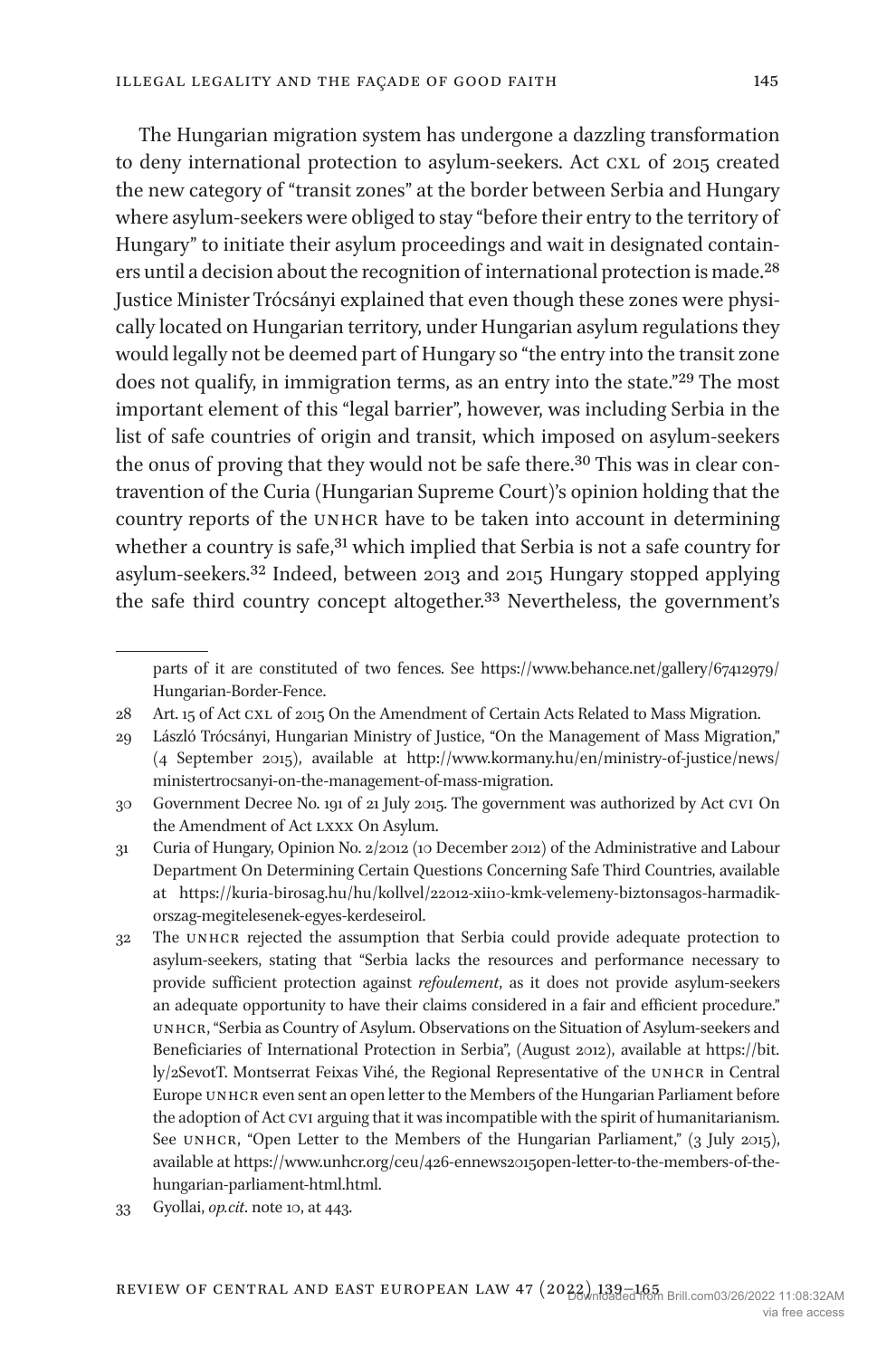decision had an immediate impact as in the following months over 95% of all asylum applications were summarily rejected as inadmissible simply because the applicants transited through Serbia.[34](#page-7-0) These inadmissibility decisions also resulted in a one or two year entry ban registered in the Schengen Information System; thus the applicants could no longer legally enter into any Schengen countries[.35](#page-7-1)

Act CXL of 2015 also created a new category of "crisis situation due to mass migration" during which the police are authorized to execute measures necessary to counter mass migration including restricting or closing down traffic or entering private property, and the army can use firearms to protect the border[.36](#page-7-2) On 15 September 2015, the government declared a "crisis situation" in Hungarian counties bordering Serbia and Croatia. The crisis situation was extended to the entire territory of Hungary on 9 March 2016 and has been renewed ever since every six months, even though the underlying conditions of its application are arguably no longer met[.37](#page-7-3) Finally, three new crimes were also introduced to deter irregular migration – the crimes of illegal crossing of a border closure, vandalization of a border closure and obstructing construction works related to a border closure[.38](#page-7-4) The perpetrators of these crimes are

<span id="page-7-0"></span><sup>34</sup> In the transit zones the average time taken to process asylum decisions – and almost inevitably reject them – was about ten minutes. Ashley Binetti Armstrong, "Chutes and Ladders: Nonrefoulement and the Sisyphean Challenge of Seeking Asylum in Hungary," 50(2) *Columbia Human Rights Law Review* (2019), 46–115, at 56.

<span id="page-7-1"></span><sup>35</sup> Hungarian Helsinki Committee, "No Country for Refugees – New Asylum Rules Deny Protection to Refugees and Lead to Unprecedented Human Rights Violations in Hungary," (18 September 2015), available at [https://www.helsinki.hu/en/](https://www.helsinki.hu/en/no-country-for-refugees-information-note/) [no-country-for-refugees-information-note/](https://www.helsinki.hu/en/no-country-for-refugees-information-note/).

<span id="page-7-2"></span><sup>36</sup> Act cxlii of 2015 On the Amendment of Certain Acts in Relation to the Treatment of Mass Migration and the More Efficient Protection of the State Border of Hungary.

<span id="page-7-3"></span><sup>37</sup> A crisis situation due to mass migration can only be declared when the number of people applying for refugee status exceeds  $(1)$  an average of 500 people per day within a month,  $(2)$ an average of 750 people per day within a two-week period or (3) an average of 1500 people per day within a week; or if the number of persons residing in the transit zone exceeds (1) an average of 1000 persons per day within a month (2) an average of 1500 persons per day within two consecutive weeks, or (3) an average of 2000 persons within a week. See Art. 16 of Act cxl On the Amendment of Certain Acts Related to Mass Migration. The official justification of the repeated extension of the state of national crisis situation is classified.

<span id="page-7-4"></span><sup>38</sup> Art. 31 of Act cxl of 2015 On the Amendment of Certain Acts Related to Mass Migration. The respective criminal offences are Art. 352 *bis*, Art. 353 *ter* and Art. 353 *qat*. of Act C of 2012 On the Criminal Code. While in 2015 and 2016 these criminal norms were applied quite frequently – with 906 criminal proceedings in 2015 and 2810 criminal proceedings in 2016 -, by 2017 only 21 persons were charged. See Szilveszter Póczik, Orsolya Bolyky and Eszter Sárik, "Migrációs válság, embercsempészés, büntetéskiszabás. Külföldi bűnelkövetők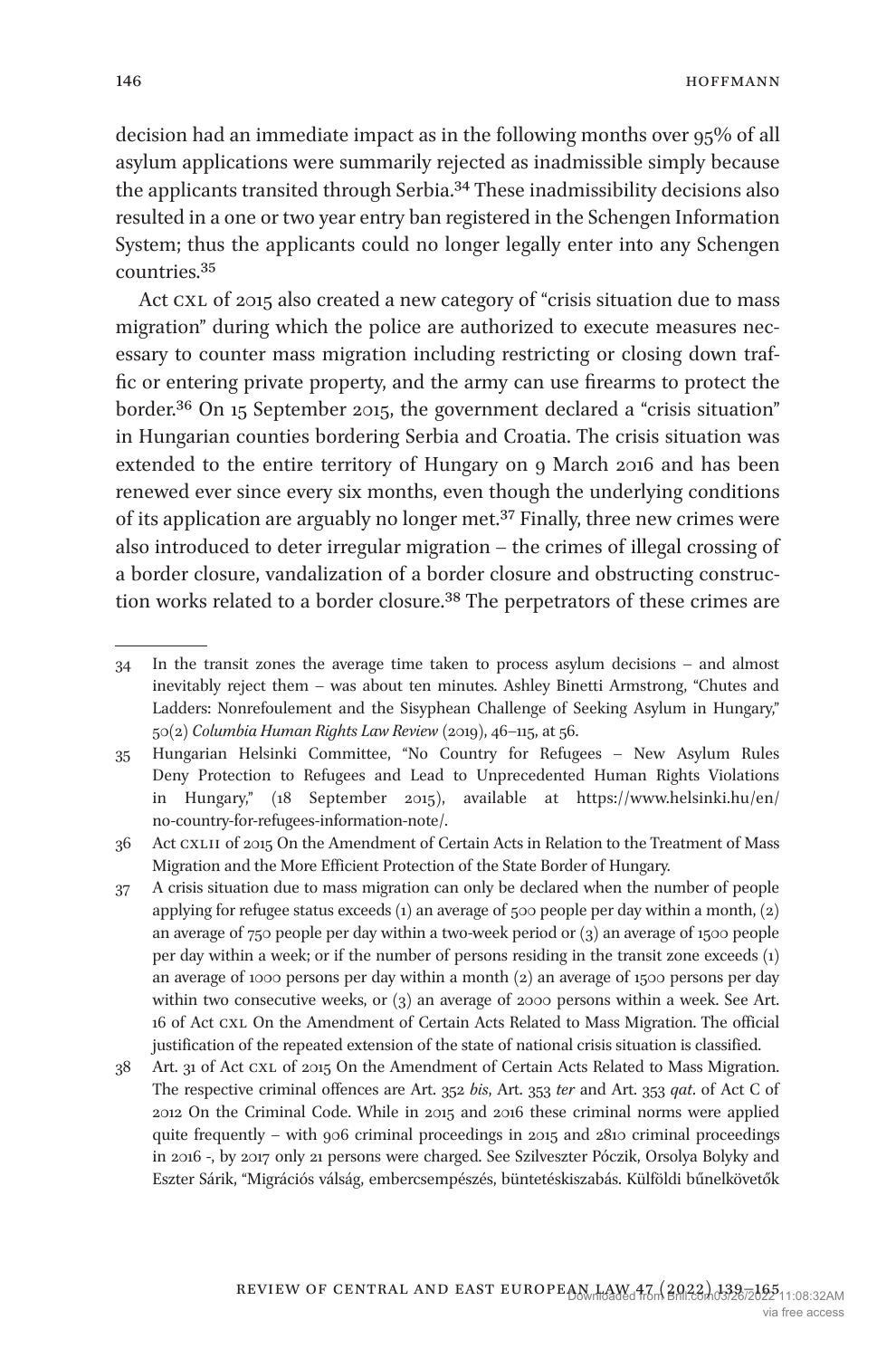subject to mandatory expulsion and a minimum of 2 years ban on entry.<sup>[39](#page-8-0)</sup> Even though several international actors expressed concerns about the Hungarian measures, including the United Nations High Commissioner for Refugees, 40 the European Committee for the Prevention of Torture and Inhuman or Degrading Treatment or Punishment (CPT),<sup>[41](#page-8-2)</sup> and Amnesty International,<sup>[42](#page-8-3)</sup> the Hungarian authorities officially remained adamantly determined to exclude all irregular migrants from the country,<sup>43</sup> claiming that these actions defend not only Hungary but also Europe.[44](#page-8-5)

However, the actual Hungarian practice was much more haphazard. In the first half of 2015, more than 100,000 migrants were allowed to cross Hungary and use the Hungarian railway services to reach Western Europe; however, in July Hungarian authorities forbade any people to board the trains in Budapest without a valid Schengen visa. This caused a tumultuous situation including the creation of a temporary refugee camp around the Keleti Station in Budapest,

<span id="page-8-2"></span>41 The cpt notified the Hungarian government of its doubts "whether border asylum procedures are in practice accompanied by appropriate safeguards, whether they provide a real opportunity for foreign nationals to present their case and involve an individual assessment of the risk of ill-treatment in case of removal and thus provide an effective protection against refoulement." Report to the Hungarian Government on the visit to Hungary carried out by the European Committee for the Prevention of Torture and Inhuman or Degrading Treatment or Punishment (CPT) from 21 to 27 October 2015. CPT/Inf (2016) 27.

<span id="page-8-3"></span>42 John Dahlhuisen, Amnesty International's Director for Europe called the Hungarian regulation "a cynical ploy to deter asylum-seekers from Hungary's ever more militarized borders." John Dahlhuisen, "Hungary: Appalling Treatment of Asylum-Seekers a Deliberate Populist Ploy," (27 September 2016), available at [https://www.amnesty.org/en/press-releases/2016/09/](https://www.amnesty.org/en/press-releases/2016/09/hungary-appalling-treatment-of-asylum-seekers-a-deliberate-populist-ploy) [hungary-appalling-treatment-of-asylum-seekers-a-deliberate-populist-ploy](https://www.amnesty.org/en/press-releases/2016/09/hungary-appalling-treatment-of-asylum-seekers-a-deliberate-populist-ploy).

- <span id="page-8-4"></span>43 Tóth points out that the terms of art currently used in Hungarian law, official statistics, police instructions, and official reports for the public are specifically coined to reflect this. They only use the terms "illegal migrant", instead of irregular migration and the word 'deportation' is used instead of return, expulsion, or removal. Tóth, *op.cit*. note 23, 65.
- <span id="page-8-5"></span>44 Prime Minister Orbán thus declared in the Parliament that "Hungary has been a respected member of the large European family. It is our historical and moral duty to defend Europe, since thereby we defend ourselves. The inverse is also true: when we defend the borders of Hungary, at the same time we protect Europe." Viktor Orbán, Speech in the Hungarian Parliament (21 September 2015), available at [http://www.parlament.hu/documents/10181/56](http://www.parlament.hu/documents/10181/56618/2015.09.21.+napl%C3%B3/077af232-5782-4653-a36fee75ae4b6959) [618/2015.09.21.+napl%C3%B3/077af232-5782-4653-a36fee75ae4b6959](http://www.parlament.hu/documents/10181/56618/2015.09.21.+napl%C3%B3/077af232-5782-4653-a36fee75ae4b6959).

Magyarországon és a 2015-ben kezdődött migrációs válság," 26(6) *Ügyészek Lapja* (2019), 35–58, at 55.

<span id="page-8-0"></span><sup>39</sup> Art. 60(2)(a) of Act C of 2012 On the Criminal Code. Interestingly, since these offences are explicitly linked to the "border closure", i.e. the barbed wire fence, they are only applicable to irregular entry through the Serbian or the Croatian border.

<span id="page-8-1"></span><sup>40</sup> unhcr, "Hungary as a Country of Asylum. Observations on Restrictive Legal Measures and Subsequent Practice Implemented Between July 2015 and March 2016," (May 2016), available at [https://www.refworld.org/docid/57319d514.html.](https://www.refworld.org/docid/57319d514.html)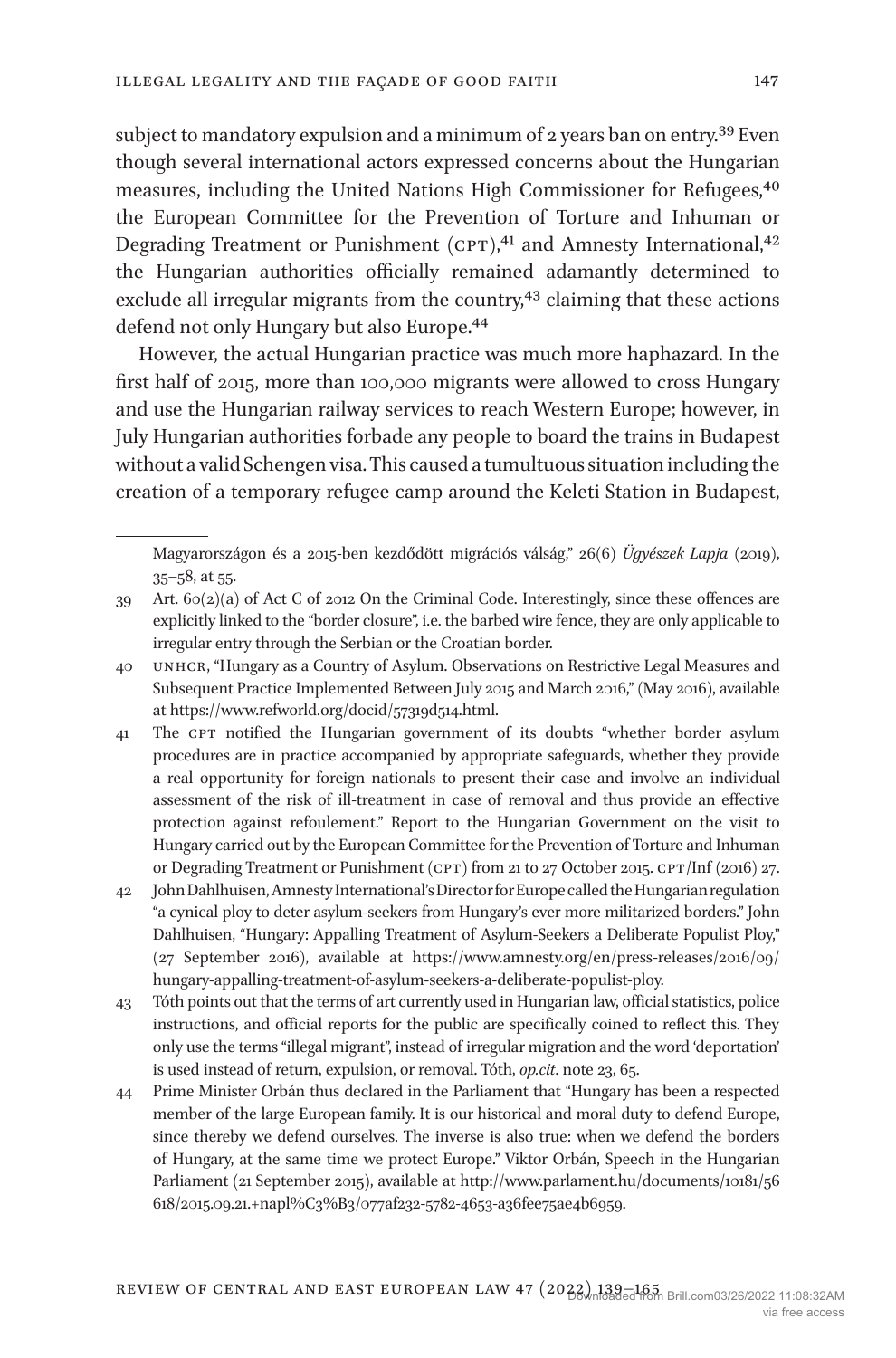and thousands attempting to reach the Austrian border on foot walking along a highway. Eventually, the migrants were allowed to leave for Germany after Chancellor Angela Merkel personally guaranteed their acceptance. After the completion of the border fence at the Serbian border, the migration flow was simply diverted to Croatia through which more than 200,000 migrants were able to enter into Hungary without difficulty, and the Hungarian authorities even offered them train services to reach the Austrian-Hungarian border.<sup>[45](#page-9-0)</sup> Ultimately, despite official rhetoric to the contrary, the Hungarian actions did not even slow down the migration flow, as in 2015 more than 500,000 people passed through Croatia to reach Western Europe.[46](#page-9-1)

Hungary maintained its hardline stance on the European plane as well, firmly opposing every action leading to the admission of asylum-seekers. On 22 September 2015 the Council of the European Union passed Decision 2015/1601 by qualified majority establishing a relocation scheme for 120,000 people entitled to international protection, for the benefit of Italy and Greece, until 26 September 2017,<sup>[47](#page-9-2)</sup> complementing an earlier Decision adopted with a consensus on the relocation of 40,000 individuals.<sup>48</sup> Even though Hungary was supposed to receive only 1294 persons, it refused to comply with the decision and even challenged its legality at the Court of Justice of the European Union (cjeu). The Hungarian Government repeatedly pronounced that it would not accept the relocation of a single asylum-seeker to Hungary,<sup>49</sup> Prime Minister Orbán

- <span id="page-9-1"></span>46 Tóth, *op.cit*. note 23, 70. Nagy rightly points out that by closing its borders, Hungary simply "relocated the responsibility of conducting a refugee status determination procedure, giving protection, or removing the persons not in need of protection to another member state". *Ibid*., at 1034. Eventually, however, the construction of the Hungarian fence spurred the neighboring countries to complete their own border barriers, such as Austria's fence on its border with Slovenia, Slovenia's fence on its border with Croatia and finally Croatia's fence on its border with Austria. See Ashley Binetti Armstrong, "You Shall Not Pass! How the Dublin System Fueled Fortress Europe," 20(2) *Chicago Journal of International Law* (2020), 332–383, at 335.
- <span id="page-9-2"></span>47 Council Decision (EU) 2015/1601 of 22 September 2015 Establishing Provisional Measures in the Area of International Protection for the Benefit of Italy and of Greece. Apart from Hungary, the Czech Republic, Romania, and the Slovak Republic also voted against the measure, and Finland abstained.
- <span id="page-9-3"></span>48 On 14 September 2015 the Council adopted a Decision to relocate 40.000 individuals from Greece and Italy by consensus. See Council Decision (EU) 2015/1523 of 14 September 2015 Establishing Provisional Measures in the Area of International Protection for the Benefit of Italy and of Greece.
- <span id="page-9-4"></span>49 See, for example, the 29 October 2015 press briefing of Cabinet Minister János Lázár. available at [https://2015–2019.kormany.hu/hu/miniszterelnokseg/videok/](https://2015–2019.kormany.hu/hu/miniszterelnokseg/videok/kormanyinfo-28-elutasitja-a-kvotarendszert-a-magyar-kormany) [kormanyinfo-28-elutasitja-a-kvotarendszert-a-magyar-kormany](https://2015–2019.kormany.hu/hu/miniszterelnokseg/videok/kormanyinfo-28-elutasitja-a-kvotarendszert-a-magyar-kormany).

<span id="page-9-0"></span><sup>45</sup> Boldizsár Nagy, "Hungarian Asylum Law and Policy in 2015–2016: Securitization Instead of Loyal Cooperation," 17(6) *German Law Journal* (2016), 1033–1081, at 1059–1060.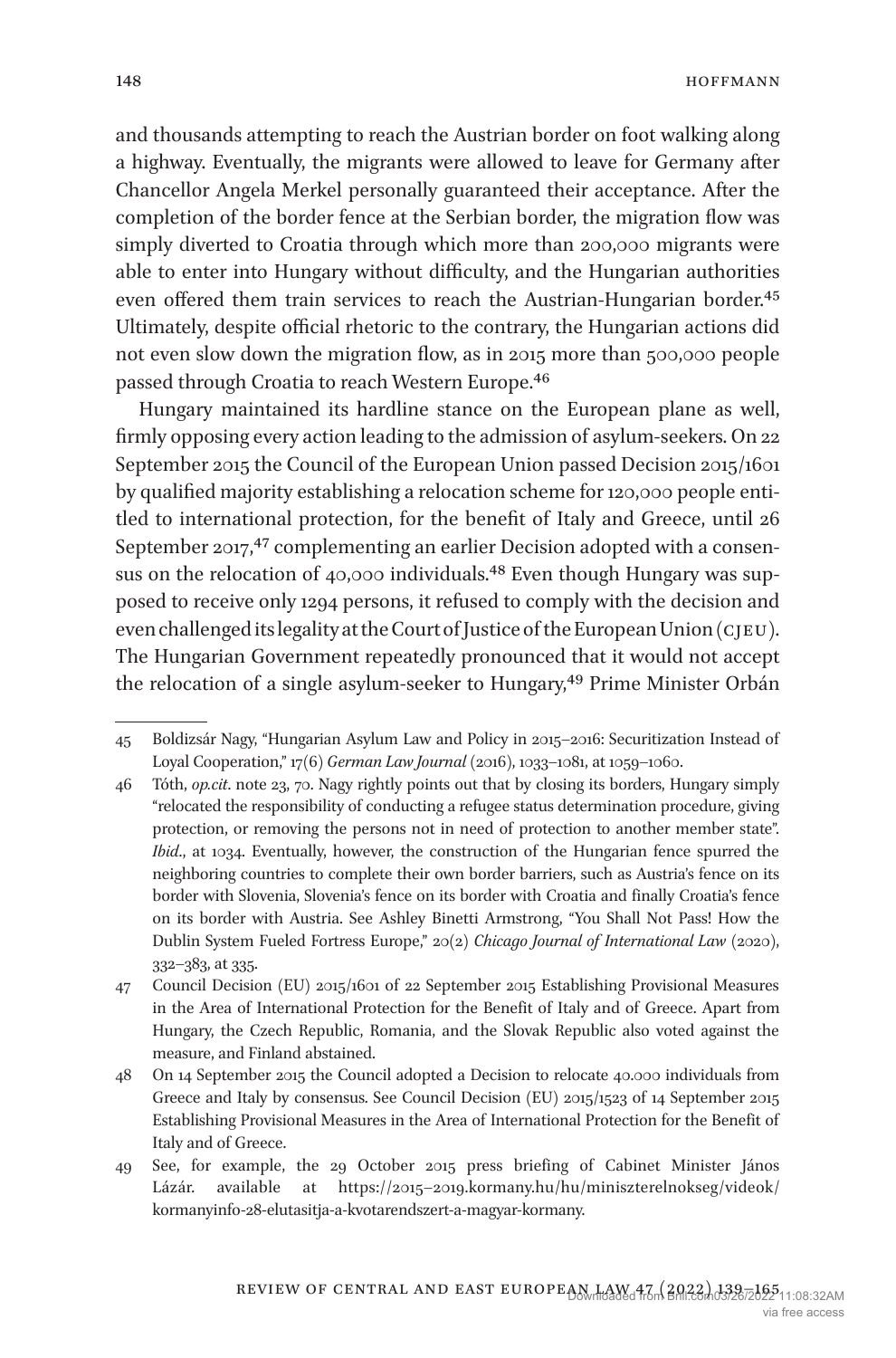publicly stating that "Quotas is [sic!] an invitation for those who want to come. The moral human thing is to make clear, please don't come.["50](#page-10-0) Subsequently the Hungarian Parliament adopted Act CLXXV of 2015 On the Actions against the Mandatory Migrant Quota for the Protection of Hungary and Europe. The preamble of the Act declared that the Hungarian Parliament "supports the protection of the borders of the country and the building of the fence, condemns the mistaken migration policies of the European Commission, and opposes the mandatory migrant quota since the quota is pointless and dangerous, as it would increase crime, spread terror and endanger our culture…["51](#page-10-1)

Debates about the Relocation Decision remained one of the most important domestic political issues and the government consistently positioned itself as the defender of the Hungarian people against pro-migration "Brussels" and the Hungarian opposition parties. In October 2016 it launched a new billboard campaign claiming that Brussels wanted to settle "a whole city's worth of illegal immigrants into Hungary"[52](#page-10-2) and adopted new laws to bolster the fight against migration. It introduced a deep border control policy, whereby the police was authorized to expel any foreigner illegally staying on Hungarian territory within 8 kilometers from the border through the nearest border entry point.[53](#page-10-3)

Eventually, on 2 October 2016 the Hungarian Government even conducted a national referendum against the EU Relocation Scheme. Hungarian citizens could vote on whether they "want the EU to be able to prescribe the mandatory resettlement of non-Hungarian nationals in Hungary even without the consent of the Hungarian Parliament." Even though the overwhelming majority of voters rejected the "mandatory resettlement", the plebiscite became invalid as voter turnover did not exceed the minimally required 50 percent.<sup>[54](#page-10-4)</sup> Nevertheless, the Fidesz leadership felt that the referendum had provided

<span id="page-10-0"></span><sup>50</sup> Ian Traynor, "*Migration Crisis: Hungary pm Says Europe in Grip of Madness,*" *The Guardian* (3 September 2015), available at [https://www.theguardian.com/world/2015/sep/03/](https://www.theguardian.com/world/2015/sep/03/migration-crisis-hungary-pm-victor-orban-europe-response-madness) [migration-crisis-hungary-pm-victor-orban-europe-response-madness.](https://www.theguardian.com/world/2015/sep/03/migration-crisis-hungary-pm-victor-orban-europe-response-madness)

<span id="page-10-1"></span><sup>51</sup> Preamble, Act clxxv of 2015 On the Actions against the Mandatory Migrant Quota for the Protection of Hungary and Europe.

<span id="page-10-2"></span><sup>52</sup> Lydia Gall, "Hungary's War on Refugees," *Human Rights Watch* (16 September 2016), available at<https://www.hrw.org/news/2016/09/16/hungarys-war-refugees>.

<span id="page-10-3"></span><sup>53</sup> Act xciv. of 2016 On the Amendment of Certain Laws Necessary to Provide for the Widespread Application of Procedures Conducted On the Border. The government also decided to recruit 3000 police personnel for the newly-created "border hunter" units that became tasked with patrolling border regions. See Eszter Csobolyó Nagyné, "A migráció kezelésével jelentkező biztonsági kérdések orvoslásának keretei a nemzetközi együttműködésben," 67(11) *Belügyi Szemle* (2019), 83–98, at 87.

<span id="page-10-4"></span><sup>54</sup> While 98 percent of the participants voted no, the participation rate was merely 41 percent.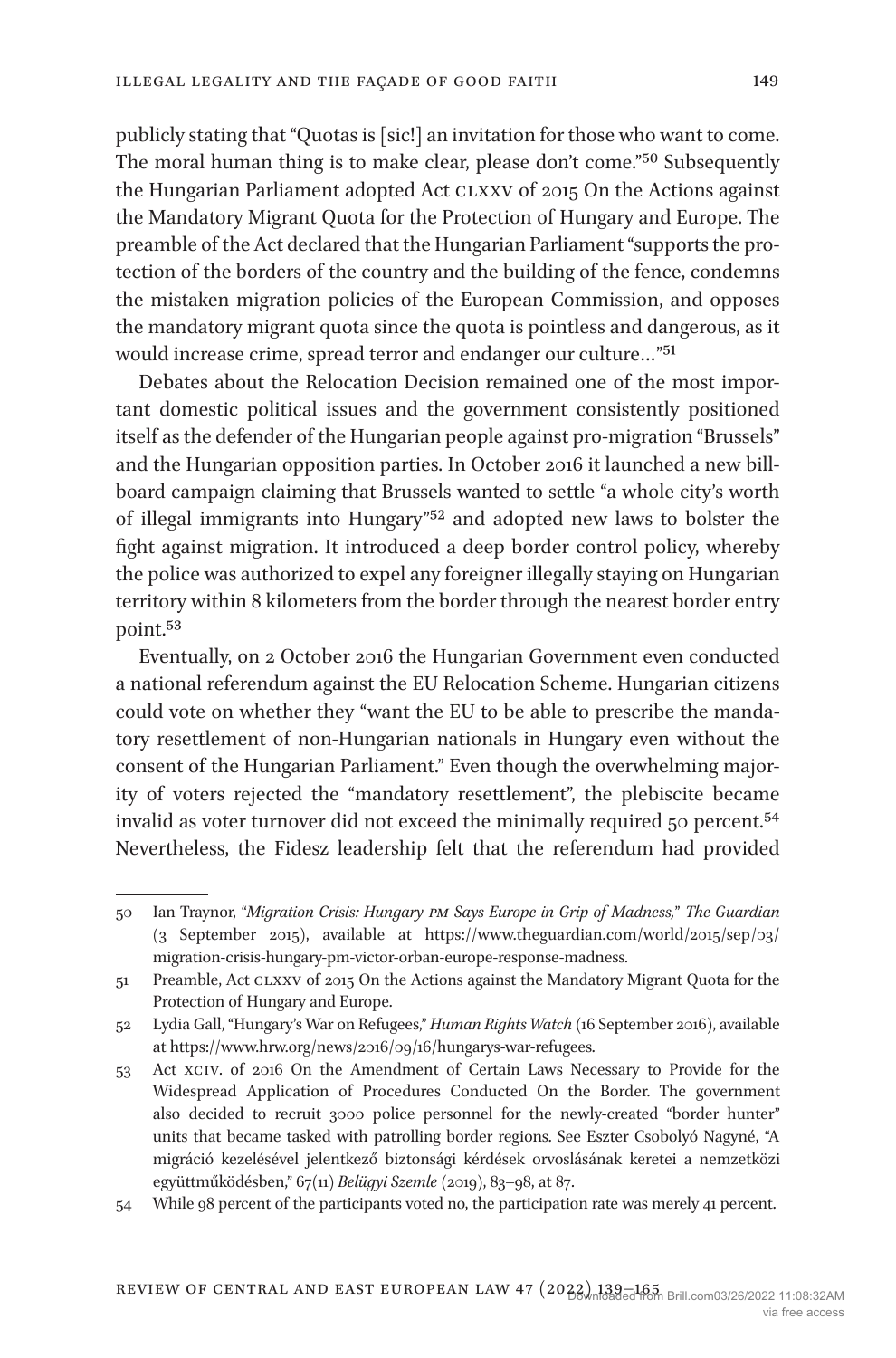sufficient moral and political support to proceed with their anti-immigration policies[.55](#page-11-0) Even though in the absence of a constitutional two-thirds parliamentary majority they could not carve the opposition to the EU Relocation Scheme into the Fundamental Law,<sup>56</sup> in March 2017 the practice of expulsion was extended to the entire territory of Hungary so any irregular migrant could be transported back to the neighboring country from which the person entered into Hungary,<sup>57</sup> and asylum seekers that sought refuge in Hungary were forced to apply for international protection in the transit zones.[58](#page-11-3) Since the Hungarian authorities gradually reduced the number of asylum-seekers admitted into the transit zones from 20–30 persons per working day in 2016 to 1 in 2018,<sup>59</sup> applicants were forced to wait for an indefinite time in dire conditions for the almost inevitable denial of their refugee claims.<sup>60</sup>

The Fidesz party brought "the migrant question" to the center of its 2018 national election campaign, starting the campaign with yet another round of national consultation in the spring of 2017. Even though it was entitled "Let's Stop Brussels", the questions focused on the "Soros plan", an alleged nefarious conspiracy of philanthropist George Soros, who was accused of orchestrating a plot through non-governmental organizations and the opposition parties to enable uncontrolled migration into Hungary and thus into Western Europe, destroying its Christian identity.<sup>[61](#page-11-6)</sup> To support this narrative, Act LXXXVI of 2017

<span id="page-11-0"></span><sup>55</sup> Viktor Orbán even decried the EU asylum policies at the 2017 European People's Party Congress as "threatening the Christian identity of Europe and supporting migration, which is the Trojan horse of terrorism". Jim Brunsden, "Europe Refugee Policy is 'Trojan Horse of Terrorism,' Says Orban," *Financial Times* (30 March 2017), available at [https://www.ft.com/](https://www.ft.com/content/538b2a0a-154e-11e7-80f4-13e067d5072c) [content/538b2a0a-154e-11e7-80f4-13e067d5072c.](https://www.ft.com/content/538b2a0a-154e-11e7-80f4-13e067d5072c)

<span id="page-11-1"></span><sup>56</sup> The Hungarian Constitutional Court, however, declared that Hungary's constitutional identity is a fundamental value that cannot be in any way limited, even by an international agreement. This implied that even if the rejection of the EU Relocation Scheme violates the supremacy of EU law, it is legal under the Hungarian constitutional order. Hungarian Constitutional Court, Decision No. 22/2016 (5 December 2016), para. 67. For an analysis see Gábor Halmai, "National(ist) Constitutional Identity? Hungary's Road to Abuse Constitutional Pluralism," 2017(8) *EUI Working Papers* 1–16.

<span id="page-11-2"></span><sup>57</sup> Art. 11 of Act xx of 2017 On the Amendment of Certain Acts to Tighten the Procedures Conducted On the Border.

<span id="page-11-3"></span><sup>58</sup> Ibid., Art. 3 (7).

<span id="page-11-4"></span><sup>59</sup> European Council on Refugees and Exiles (ecre), "Country Report: Hungary," (2018 Update), 17. Available at <https://tinyurl.com/y4cm2dc3>.

<span id="page-11-5"></span><sup>60</sup> Anikó Bakonyi, András Léderer and Zsolt Szekeres, "Foszladozó védőháló – Menedékkérő gyermekek Magyarországon 2017," (Budapest, Hungarian Helsinki Committee, 2017), 5.

<span id="page-11-6"></span><sup>61</sup> Reuters, "Hungary's Fidesz Prepares Campaign Against 'Soros Plan' For Migrants," (14 September 2017), available at [https://www.reuters.com/article/us-europe-migrants-hungary](https://www.reuters.com/article/us-europe-migrants-hungary-soros-idUSKCN1BP26O)[soros-idUSKCN1BP26O.](https://www.reuters.com/article/us-europe-migrants-hungary-soros-idUSKCN1BP26O)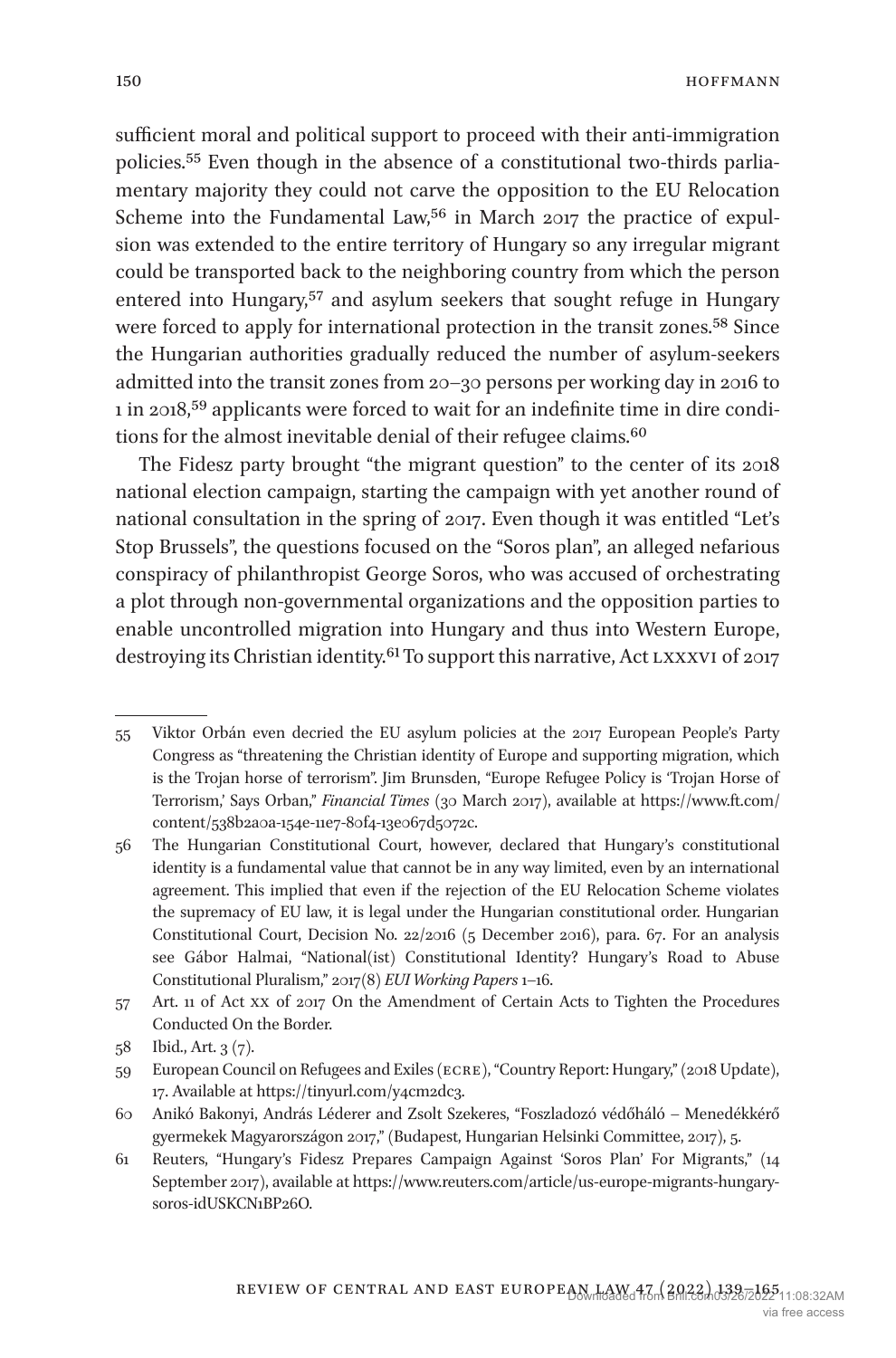obliged ngo s receiving foreign financial contributions to report to the authorities that they are "organizations supported from abroad", and even to display this label on all their published materials and websites.[62](#page-12-0)

This strategy paid a huge dividend – at the 2018 parliamentary elections the ruling party regained its two-thirds parliamentary supermajority and the ability to yet again transform the Hungarian legal system. Subsequently, on 20 June 2018 the parliament passed the "Stop Soros" laws.[63](#page-12-1) This legislative package declared that asylum applications are inadmissible if the applicant has passed through a country entering Hungary where an adequate level of protection exists, thus denying asylum even if the applicant could prove well-founded fear of persecution[.64](#page-12-2) It also created the new criminal offense of "Facilitating and assisting illegal immigration" that also punished assistance in the initiation of asylum procedures on behalf of individuals who are not subject to persecution in their country of origin or in the transit countries they travelled through on their way to Hungary[.65](#page-12-3) Notwithstanding the Hungarian Constitutional Court's assessment that its scope obviously could not extend to "conduct that selflessly assist the poor and destitute",  $66$  it – in conjunction with a further amendment of the tax law that imposed a 25 percent special tax on financial support to any organization "supporting illegal migration"[67](#page-12-5) – seemed to be primarily target-ing NGO<sub>s</sub> providing humanitarian assistance to asylum-seekers.<sup>[68](#page-12-6)</sup>

However, the most important development came with the adoption of the seventh amendment of the Fundamental Law, which created new constitutional norms to ensure that the international and European legal framework of refugee law could only have a limited impact on the Hungarian legal system. Thus, "the protection of constitutional identity and Christian culture

<span id="page-12-0"></span><sup>62</sup> Act lxxxvi. of 2017 On the Transparency of Organizations Supported from Abroad.

<span id="page-12-1"></span><sup>63</sup> Act vi. of 2018 On the Amendment of Certain Acts Concerning Measures Related to Unlawful Migration.

<span id="page-12-2"></span><sup>64</sup> *Ibid*., at Art. 7. The Hungarian Constitutional Court found that there is no obligation flowing from the Fundamental Law to grant asylum to an applicant who came through a transit country where she was not subject to a well-founded fear of persecution. However, the Court emphasized that even in such cases the principle of non-refoulement should be respected. Hungarian Constitutional Court, Decision No. 2/2019 (5 March 2019), para. 46.

<span id="page-12-3"></span><sup>65</sup> Art. 353 (bis) of Act. C on the Hungarian Criminal Code.

<span id="page-12-4"></span><sup>66</sup> Hungarian Constitutional Court, Decision No. 3/2019 (7 March 2019), para. 81.

<span id="page-12-5"></span><sup>67</sup> Art. 253 of Act xli of 2018 On the Amendment of Certain Tax Laws and Other Related Laws and On the Special Immigration Tax.

<span id="page-12-6"></span><sup>68</sup> Accordingly, the European Commission decided to initiate an infringement procedure against Hungary. European Commission, "Asylum: Commission Takes Next Step in Infringement Procedure Against Hungary for Criminalizing Activities in Support of Asylum Applicants," Press Release, Brussels, 24 January 2019, available at [https://ec.europa.eu/](https://ec.europa.eu/commission/presscorner/detail/en/IP_19_469) [commission/presscorner/detail/en/IP\\_19\\_469](https://ec.europa.eu/commission/presscorner/detail/en/IP_19_469).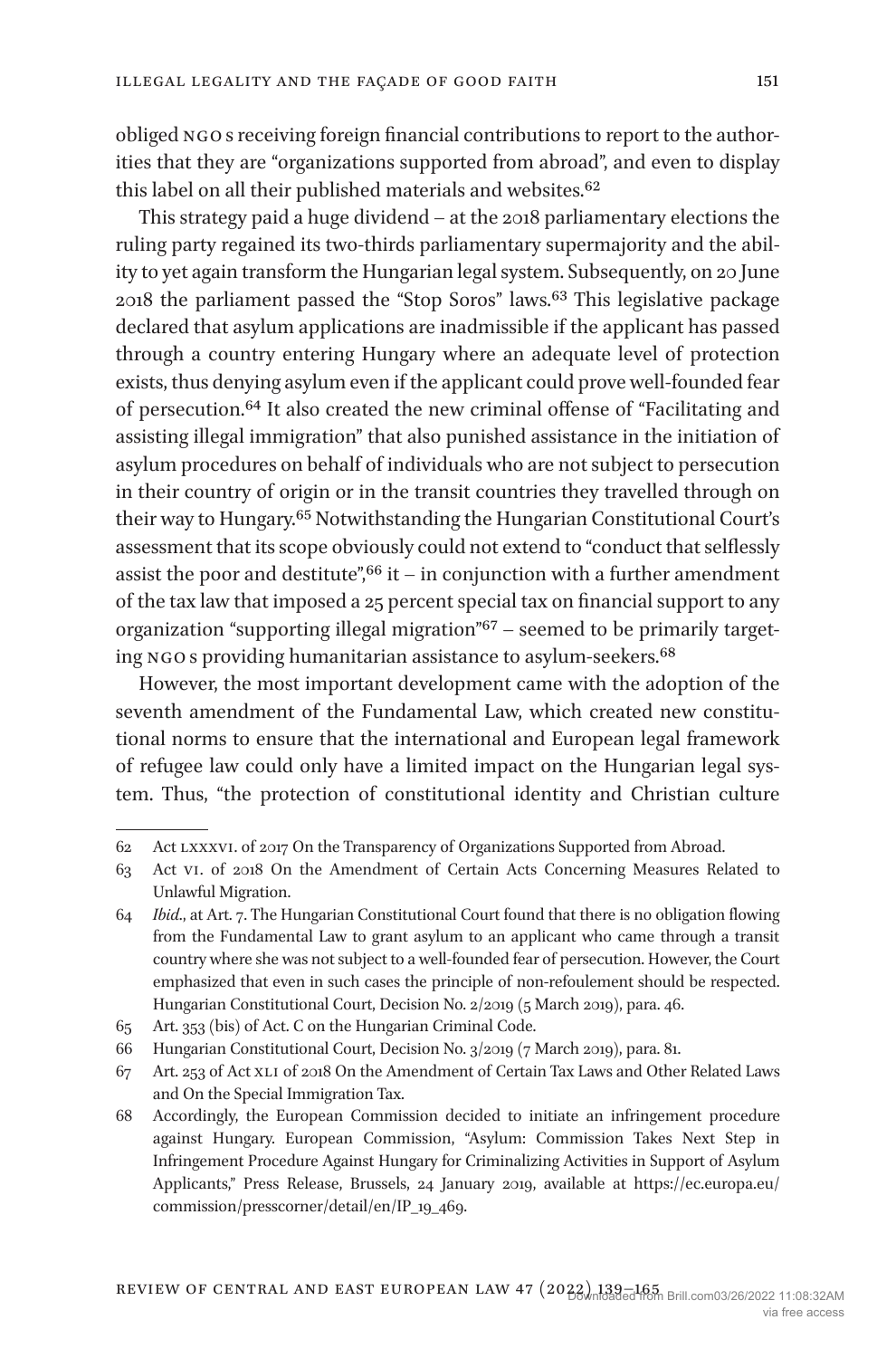of Hungary" has become the fundamental obligation of the state,<sup>69</sup> and the decisions of EU organs "shall not limit the inalienable right of Hungary to determine its territorial unity, population, form of government and state structure."[70](#page-13-1) Finally, the Fundamental Law now prohibits "the settlement of foreign population in Hungary"[71](#page-13-2) and expounds that "[A] non-Hungarian national shall not be entitled to asylum if he or she arrived in the territory of Hungary through any country where he or she was not persecuted or directly threatened with persecution."[72](#page-13-3)

These new regulations completed the new Hungarian asylum system which effectively prevented asylum-seekers receiving international protection[.73](#page-13-4) However, even though the official governmental communication remained adamant that migrants present a mortal danger to Hungary and the rest of Europe[,74](#page-13-5) and refused every international attempt to regulate migration[,75](#page-13-6) the Hungarian legal regulation was amended yet again in 2020 after the Court of Justice of the European Union found that the operation of the transit zones violated European Union law.[76](#page-13-7) Instead of granting access for asylum-seekers, Act 2020 of LVIII, which was promulgated and entered into force on 17 June 2020, completely denied the right to even apply for asylum on the territory of Hungary and appointed Hungarian embassies in the transit countries as the

<span id="page-13-0"></span><sup>69</sup> Preamble and Article  $R(4)$  of the Fundamental Law of Hungary.

<span id="page-13-1"></span><sup>70</sup> Article E(2) of the Fundamental Law of Hungary.

<span id="page-13-2"></span><sup>71</sup> Article  $XY(1)$  of the Fundamental Law of Hungary.

<span id="page-13-3"></span><sup>72</sup> Article  $XY(4)$  of the Fundamental Law of Hungary.

<span id="page-13-4"></span><sup>73</sup> For a comprehensive overview see Judit Tóth, "A menedékjogi eljárás buktatói," 60(4) *Államés Jogtudomány* (2019), 105–119.

<span id="page-13-5"></span><sup>74</sup> In August 2020 the Prime Minister even made a connection between migration and the sars-Covid-2 pandemic. Kossuth Rádió, "Interview with Prime Minister Viktor Orbán," (7 August 2020), available at [https://index.hu/belfold/2020/08/07/orban\\_viktor\\_kossuth\\_](https://index.hu/belfold/2020/08/07/orban_viktor_kossuth_radio_interju/) [radio\\_interju/.](https://index.hu/belfold/2020/08/07/orban_viktor_kossuth_radio_interju/) However, linking irregular migration with pandemics had occurred even before the outbreak of the Covid-sars-2 epidemic. In 2018 István Nagy, the newly appointed Minister of Agriculture claimed that the swine flu epidemic was caused by a sandwich discarded by a migrant. Available at [https://444.hu/2018/05/14/az-uj-agrarminiszter-szerint](https://444.hu/2018/05/14/az-uj-agrarminiszter-szerint-egy-migrans-eldobott-egy-szendvicset-ezert-van-magyarorszagon-sertespestis)[egy-migrans-eldobott-egy-szendvicset-ezert-van-magyarorszagon-sertespestis](https://444.hu/2018/05/14/az-uj-agrarminiszter-szerint-egy-migrans-eldobott-egy-szendvicset-ezert-van-magyarorszagon-sertespestis).

<span id="page-13-6"></span><sup>75</sup> In December 2018, the Hungarian Government voted against the adoption of the United Nations Global Compact for Safe, Orderly and Regular Migration. Even though it is not a legally binding document, the Compact created a universal and comprehensive framework of standards and commitments concerning migration, with active involvement of the European Union. For a detailed explanation see Tamás Molnár, "The EU Shaping the Global Compact for Safe, Orderly and Regular Migration: The Glass Half Full or Half Empty?," 16(3) *International Journal of Law in Context* (2020), 321–338.

<span id="page-13-7"></span><sup>76</sup> ecj, Joined Cases C-924/19 and C-925/19, *tdc* (2020) EU:C:2020:367.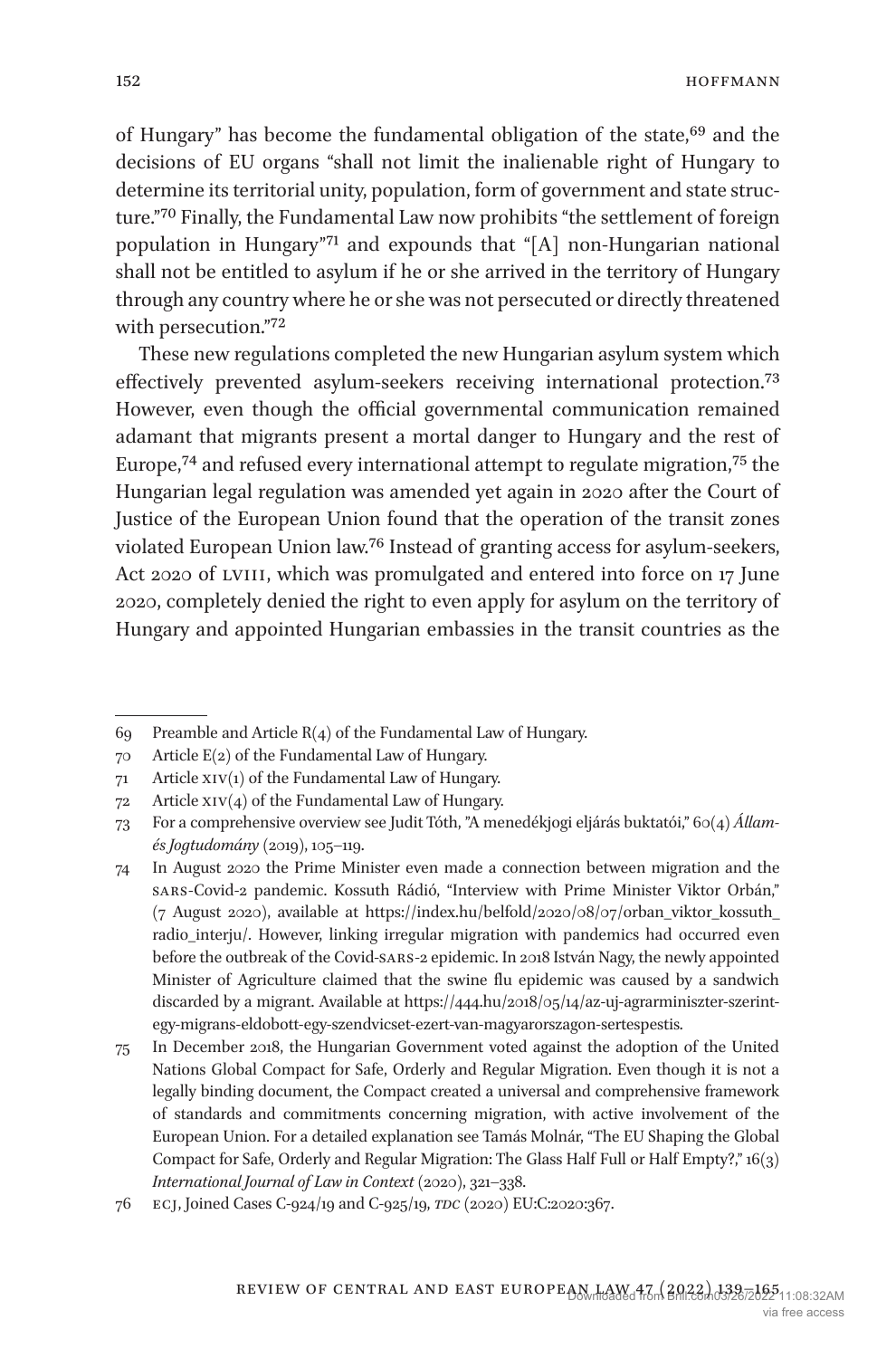sole venue for submitting asylum applications[.77](#page-14-0) Thus, Hungarian asylum law has finished its drastic transformation from compliance with EU regulation to the complete rejection of asylum seekers.

#### **3 A Perverse "Legal Game of Tag" – The Price of Bad Faith**

The transformation of the Hungarian asylum system was heavily criticized by the international community and Hungary became the subject of numerous legal proceedings at the European Court of Human Rights and the Court of Justice of the European Union.[78](#page-14-1) While every single judgment found that the Hungarian legal regulation violated human rights and European Union law, which incurred substantive amendments of the domestic law, the essence of the Hungarian asylum system remained unchanged – ensuring that all legal avenues remain closed for irregular migrants that enter Hungary, even if Hungary formally complied with the judicial decisions. In order to investigate how this apparent breach of good faith by Hungary could endure without adverse ramifications, this section will first focus on the content and application of the legal principle of good faith and the consequences of acting in bad faith, and will then examine whether the European Union actually has an interest in enforcing compliance with EU and international legal standards through this principle, by analyzing the EU-Turkey agreement and its ramifications. This will eventually allow to problematize the jurisprudence of the cjeu concerning the Hungarian detention of asylum-seekers and the temporary relocation scheme.

#### **3.1** *The Principle of Good Faith in International and EU Law*

The obligation of states to fulfill their international obligations in good faith is a general principle of public international law[.79](#page-14-2) Even though good faith, in

<span id="page-14-0"></span><sup>77</sup> Art. 268 (2) of Act 2020 of lviii On the Provisional Rules in Connection with the End of the State of Emergency and Pandemics Preparation. Art. 1 of Government Decree No. 292 of 17 July 2020 specified that asylum applications can only be filed in Hungarian embassies situated in non-EU Member States in neighboring countries, i.e. in Serbia or in Ukraine.

<span id="page-14-1"></span><sup>78</sup> For an overview of these cases see Boldizsár Nagy, "Hungary, 'In Front of Her Judges,'" in Paul Minderhoud, Sandra Mantu and Karin Zwaan (eds.), *Caught In Between Borders: Citizens, Migrants and Humans – Liber Amicorum in Honour of Prof. Dr. Elspeth Guild* (Wolf Legal Publishers, Tilburg, Netherlands, 2019), 251–260.

<span id="page-14-2"></span><sup>79</sup> See Markus Kotze, "Good Faith (Bona Fide)," in Rüdiger Wolfrum (ed.), *Max Planck Encyclopedia of Public International Law, Vol. IV.* (Oxford University Press, Oxford, UK, 2012), 508–516, at 510.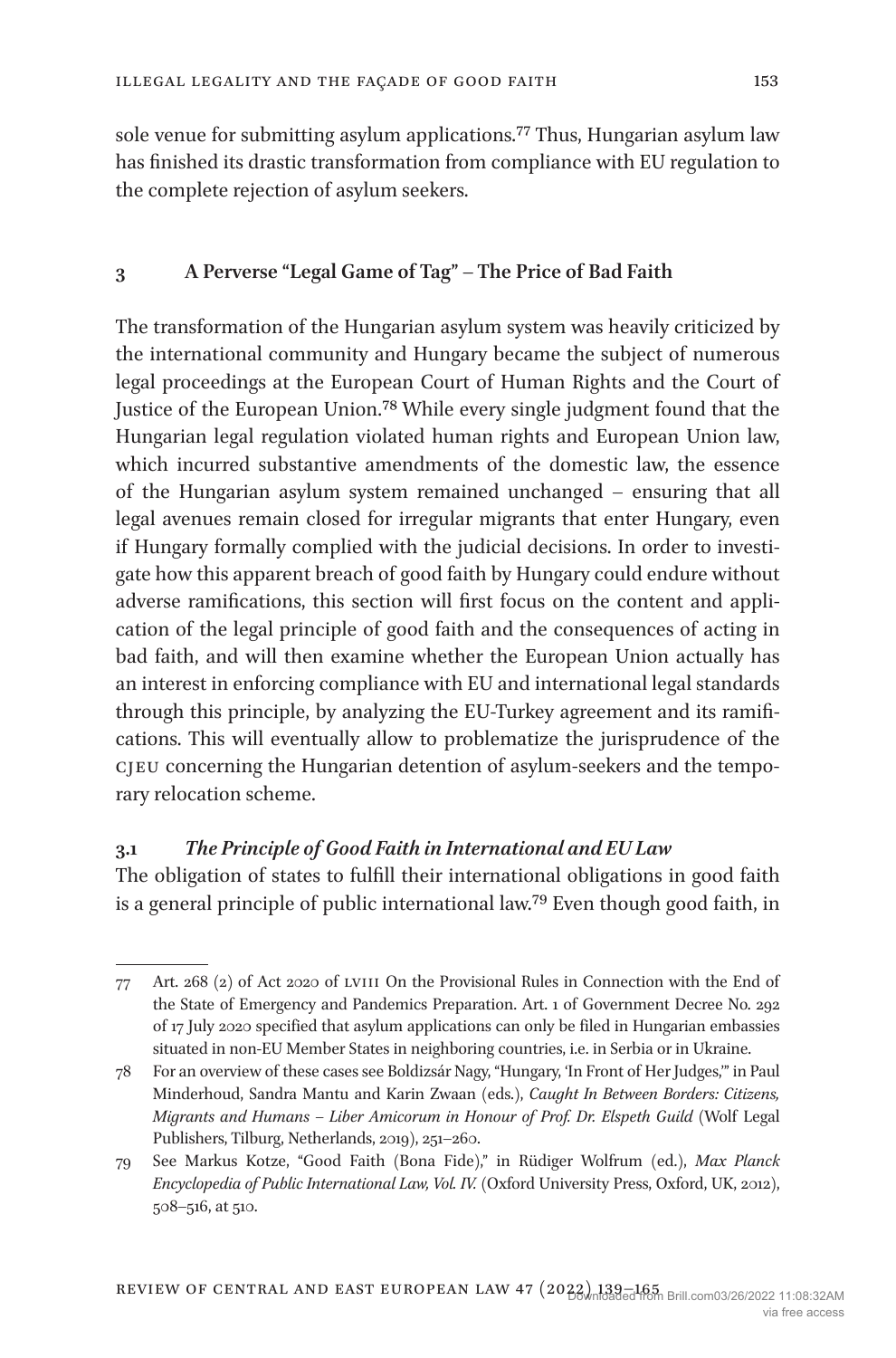isolation, is a highly flexible concept<sup>80</sup> and cannot be "in itself a source of obligation where none would otherwise exist", <sup>81</sup> it is nevertheless "one of the basic principles governing the creation and performance of legal obligations."[82](#page-15-2) This is reflected in such international instruments as the Friendly Relations Declarations,<sup>83</sup> the Vienna Convention on the Law of Treaties<sup>84</sup> or the United Nations Convention on the Law of the Sea[.85](#page-15-5) In its narrowest sense, good faith can be deemed a "doctrine of erroneous beliefs", i.e. "lack of knowledge by some subject on some fact, which is thought to exist while it does not, or which is thought to be without defects while it is not."[86](#page-15-6) At the very least, it encompasses a requirement that the behavior of international actors should be in conformity with their stated intentions. Indeed, it is arguably an indispensable element of a functioning international legal order.<sup>87</sup>

Consequently, if a state demonstrably and repeatedly acts in bad faith, the legal validity of its commitments should no longer be presumed. However, international courts have generally been reluctant to establish a bad faith conduct of a state. The International Court of Justice repeatedly affirmed that "As a general rule, there is no reason to suppose that a State whose act or conduct has been declared wrongful by the Court will repeat that act or conduct in the future, since its good faith must be presumed."[88](#page-15-8) Even when it was ready to

<span id="page-15-0"></span><sup>80</sup> Hugh Thirlway, *Sources of International Law* (Oxford University Press, Oxford, UK, 2019), 113.

<span id="page-15-1"></span><sup>81</sup> icj, Border and Transborder Armed Actions (Nicaragua v. Honduras) (1988), icj Reports 105, para. 94.

<span id="page-15-2"></span><sup>82</sup> icj, Nuclear Tests, (New Zealand v. France) (1974), icj Reports 473, para. 49.

<span id="page-15-3"></span><sup>83</sup> UN ga Res 2625 (xxv) of 24 October 1970, "The Declaration on Principles of International Law concerning Friendly Relations and Co-operation among States." This provides that "every State has the duty to fulfil in good faith its obligations under international agreements valid under the generally recognized principles and rules of international law."

<span id="page-15-4"></span><sup>84</sup> Vienna Convention on the Law of Treaties, opened for signature on 23 May 1969, Vol. 1155 U.N.T.S. 331 (entered into force 27 January 1980). Art. 26 prescribes that "Every treaty in force is binding upon the parties to it and must be performed by them in good faith."

<span id="page-15-5"></span><sup>85</sup> United Nations Convention on the Law of the Sea, opened for signature on 10 December 1982, Vol. 1833 unts 396 (entered into force 16 November 1994). Art. 300 stipulates that "States Parties shall fulfil in good faith the obligations assumed under this Convention and shall exercise the rights, jurisdiction and freedoms recognized in this Convention in a manner which would not constitute an abuse of right."

<span id="page-15-6"></span><sup>86</sup> Robert Kolb, *Good Faith in International Law* (Hart Publishing, Oxford, UK, 2017), 15.

<span id="page-15-7"></span><sup>87</sup> Virailly even submits that "If this postulate is not taken for granted, the whole fabric of international law will collapse." Michel Virailly, "Review Essay: Good Faith in Public International Law," 77(1) *American Journal of International Law* (1983), 130–134, at 132.

<span id="page-15-8"></span><sup>88</sup> icj, Navigational and Related Rights (Costa Rica v Nicaragua) (2009), icj Reports 267, para. 150. See also pcij, Factory at Chorzów, (Germany v. Poland) (1928), pcij, Series A, No. 17, 63; icj, Military and Paramilitary Activities in and against Nicaragua (Nicaragua v. United States of America), Jurisdiction and Admissibility, icj. Reports 437, para. 101.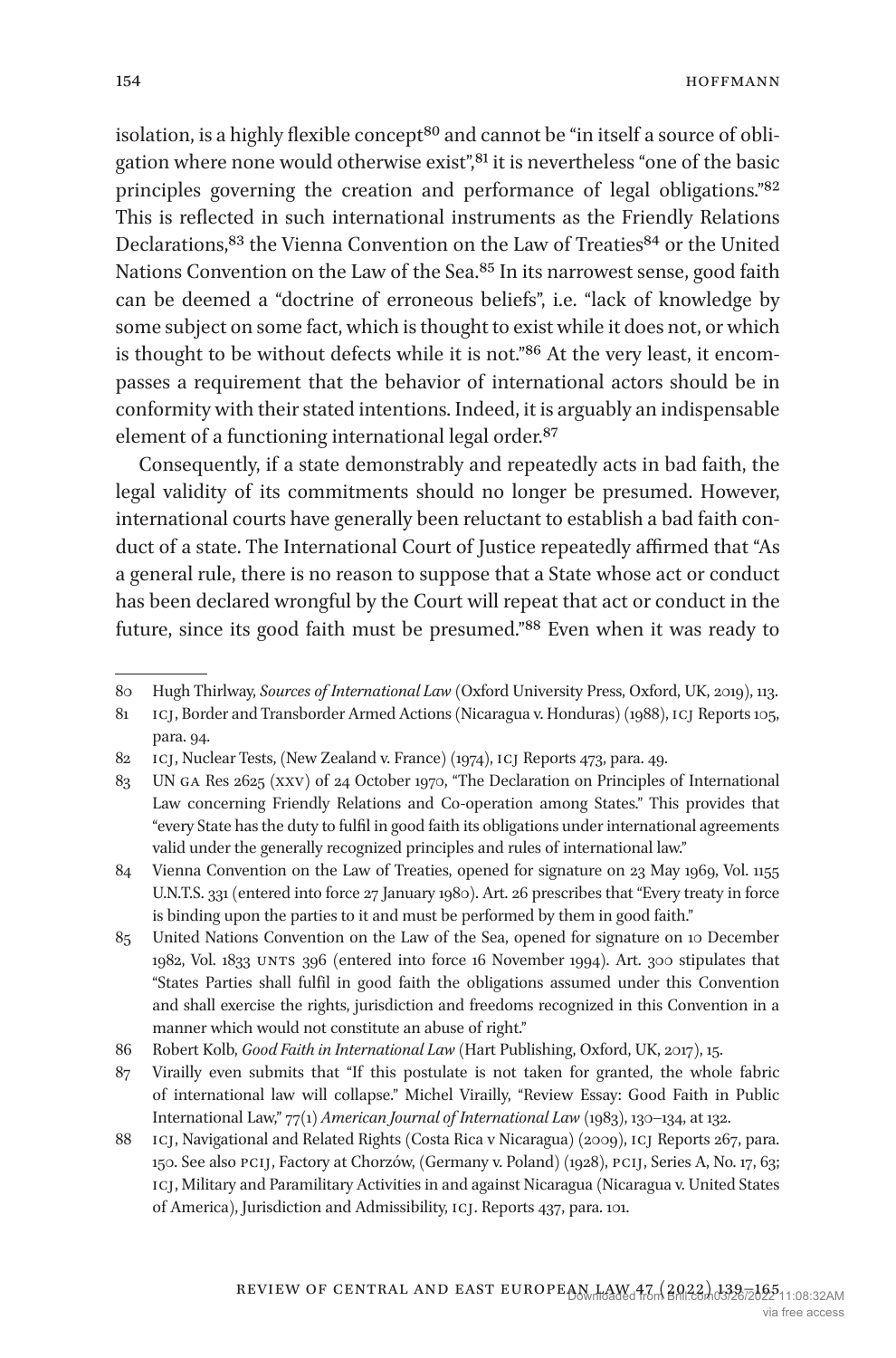consider that the applicant had potentially acted in bad faith, it eventually did not find it substantiated.[89](#page-16-0)

The principle of good faith is equally relevant in EU law, both as an obligation deriving from international law, and as a *sui generis* EU law principle. Even though the European Union legal order is based on the concept of autonomy from public international law,[90](#page-16-1) but the EU is still bound by rules of general international law,[91](#page-16-2) and EU law must be interpreted as far as possible in a manner which is consistent with the rules of international law[.92](#page-16-3) Accordingly, in a ruling concerning the application of the International Dairy Agreement, the European Court drew on international law to prove that parties to any interna-tional agreement have an obligation to show good faith in its performance.<sup>[93](#page-16-4)</sup> Going even beyond, the Court also affirmed that good faith forms part of EU law, and the principle of legitimate expectations is actually a corollary of this general principle.[94](#page-16-5) Thus the determination of good faith often plays an impor-tant part in European Union jurisprudence.<sup>[95](#page-16-6)</sup>

No matter how well-established the principle of good faith might be, international courts prefer to avoid declaring that a state acted in bad faith out of policy considerations, and also because proving bad faith conduct is riddled with evidentiary challenges. After all, "it is difficult to establish what is supposed to amount to an abuse, as distinct from a harsh but justified use, of a right under international law",<sup>96</sup> and declaring that legislative acts were adopted in bad

- <span id="page-16-4"></span>93 *Ibid*., para. 30.
- <span id="page-16-5"></span>94 ECJ, Case T-115/94, *TDC* (1997) EU:T:1997:3.

<span id="page-16-0"></span><sup>89</sup> ICJ, Application of the Interim Accord (FYROM v Greece) (2011), ICJ Reports 685, para. 132.

<span id="page-16-1"></span><sup>90</sup> In the Van Gend en Loos case the European Court of Justice pronounced that the "Community constitutes a new legal order of international law for the benefit of which Member States have limited their sovereign rights". ECJ, Case 26/62, *TDC* (1963) EU:C:1963:1. More recently the cjeu emphasized that "an international agreement cannot affect the allocation of responsibilities defined in the Treaties, and consequently, the autonomy of the Community legal order." ECJ, Case C-459/03, TDC (2006) EU:C:2006:345, paras. 123 and 282. For a convenient summary of the concept of the autonomy of the EU legal order see Tamás Molnár, *The Interplay between the EU's Return Acquis and International Law* (Edward Elgar, Cheltenham, UK, 2021), 12–59.

<span id="page-16-2"></span><sup>91</sup> Molnár, *ibid*., 46.

<span id="page-16-3"></span><sup>92</sup> ecj, Case C-61/94, *tdc* (1996) EU:C:1996:313, para. 52.

<span id="page-16-6"></span><sup>95</sup> See also ECJ, Case C-392/93, TDC (1996) EU:C:1996:131. The European Commission has even initiated an infringement procedure against the United Kingdom for violating its good faith obligation under the Withdrawal agreement. European Commission, "Withdrawal Agreement: Commission Sends Letter of Formal Notice to the United Kingdom for Breach of its Obligations under the Protocol on Ireland and Northern Ireland," (15 March 2021), available at [https://ec.europa.eu/commission/presscorner/detail/en/IP\\_21\\_1132](https://ec.europa.eu/commission/presscorner/detail/en/IP_21_1132).

<span id="page-16-7"></span><sup>96</sup> Georg Schwarzenberger and Edward Brown, *A Manual of International Law* (Milton Professional Books, Oxon, UK, 1976), 84.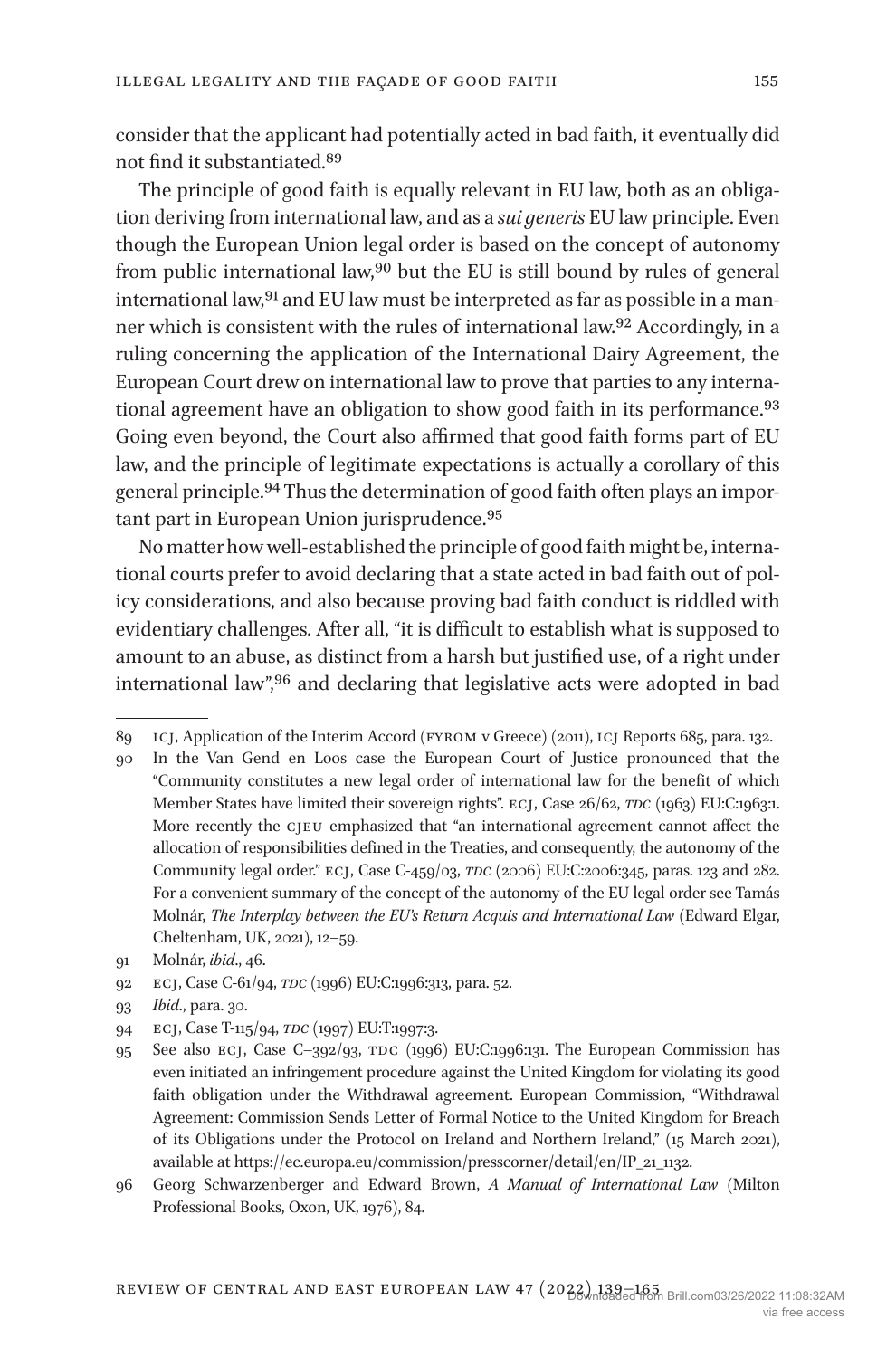faith requires proof that the legislators deliberately acted to avoid the country's international obligations. Nevertheless, considering that Hungary has demonstrated a manifest pattern of violation of its obligations under international and EU law since 2015 concerning the regulation of asylum, which was publicly acknowledged by Hungarian policymakers, the presumption that Hungary would act in good faith is highly implausible. It therefore seems somewhat surprising that the European Union has allowed time and again one of its Member States to deliberately breach its rules – unless the European Union itself has an incentive to avoid swifter and more decisive action.

### **3.2** *From Humanity to Hypocrisy – The Reality of "Fortress Europe"*

The Lisbon Treaty provides for the adoption of a Common European Asylum System  $(CEAS)^{97}$  $(CEAS)^{97}$  $(CEAS)^{97}$  to ensure the creation of efficient asylum procedures<sup>98</sup> with due regard to the principle of solidarity and fair sharing among Member States.[99](#page-17-2) However, it seems that the principle of the sharing of the responsibility to protect refugees has been entirely ignored in actual EU practice. While the Preamble of the 1951 Refugee Convention firmly establishes it as an overarching principle of international refugee law[,100](#page-17-3) in practice EU asylum policy was designed to prevent asylum-seekers from entry and shift the burden of their accommodation to the economically less developed transit countries and

<span id="page-17-0"></span><sup>97</sup> The term Common European Asylum System itself has never been used in primary EU law. However, it has been consistently employed in EU strategic policy documents, since its first appearance in the Conclusions of the Tampere summit of 15 and 16 October 1999, which stated that "The European Council… agreed to work towards establishing a Common European Asylum System, based on the full and inclusive application of the Geneva Convention, thus ensuring that nobody is sent back to persecution, i.e. maintaining the principle of non-refoulement." Presidency Conclusions, Tampere European Council 15 and 16 October 1999. The European Commission also uses it to describe EU asylum policies. See [https://ec.europa.eu/home-affairs/what-we-do/policies/asylum\\_en](https://ec.europa.eu/home-affairs/what-we-do/policies/asylum_en).

<span id="page-17-1"></span><sup>98</sup> Art. 78(1) provides that "The Union shall develop a common policy on asylum, subsidiary protection and temporary protection with a view to offering appropriate status to any third-country national requiring international protection and ensuring compliance with the principle of non-refoulement. This policy must be in accordance with the Geneva Convention of 28 July 1951 and the Protocol of 31 January 1967 relating to the status of refugees, and other relevant treaties."

<span id="page-17-2"></span><sup>99</sup> Art. 80 states that "The policies of the Union set out in this Chapter and their implementation shall be governed by the principle of solidarity and fair sharing of responsibility, including its financial implications, between the Member States. Whenever necessary, the Union acts adopted pursuant to this Chapter shall contain appropriate measures to give effect to this principle."

<span id="page-17-3"></span><sup>100</sup> The Convention pronounces that "Considering that the grant of asylum may place unduly heavy burdens on certain countries, and that a satisfactory solution of a problem of which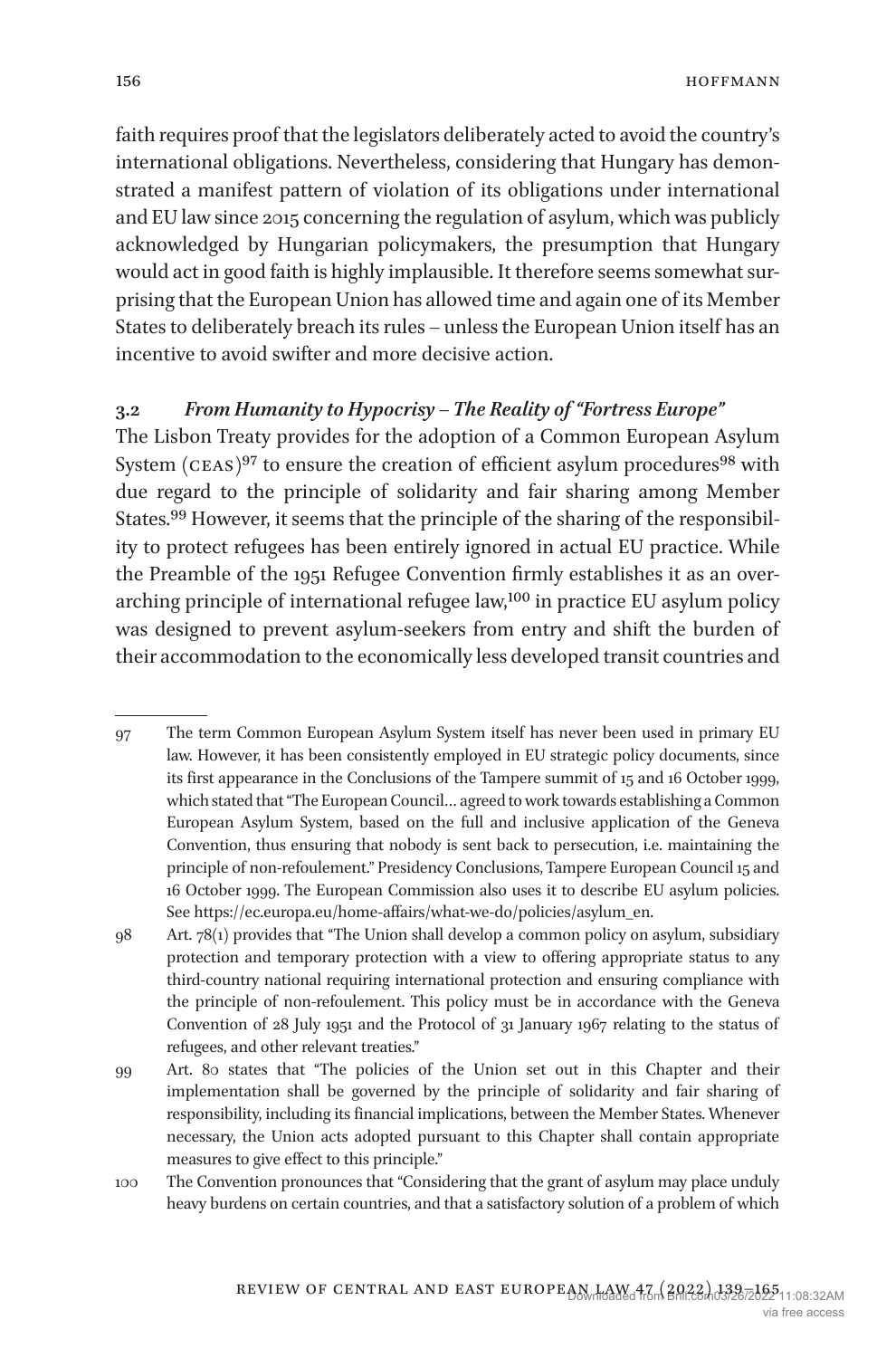the southern and eastern EU states.<sup>101</sup> Even though the European Commission seemingly supported the opening of legal avenues for migrants to reach the European Union[,102](#page-18-1) in reality the EU introduced a range of *non-entrée policies*, such as visa and carrier sanctions legislation that prevented asylum-seekers from arriving in Europe and concluded agreements with several source and transit countries, such as Albania, Moldova or Pakistan, to prevent the irregular entry of migrants into the EU, failing which they have to accept their readmission.[103](#page-18-2) This encouraged individual Member States to externalize migration control by negotiating bilateral arrangements with other countries to achieve similar effects[.104](#page-18-3)

The political agreement between the European Union and Turkey to limit the influx of asylum-seekers entering Greece amply demonstrates the hypocrisy of European politics. On 15 October 2015 the EU and Turkey concluded a Joint Action Plan to tackle the increasing flow of Syrian refugees into EU territory, bring order to migratory flows and stem the influx of irregular migration. The EU agreed to provide Turkey with 3 billion Euros in financial support

the United Nations has recognized the international scope and nature cannot therefore be achieved without international co-operation." For an analysis see Rebecca Dowd and Jane McAdam, "International Cooperation and Responsibility-Sharing to Protect Refugees: What, Why and How?," 66 *International and Comparative Law Quarterly* (2017), 863-892, at 868–71.

<span id="page-18-0"></span><sup>101</sup> Maryellen Fullerton, "Refugees and the Primacy of European Human Rights Law," 21 *UCLA Journal of International Law & Foreign Affairs* (2017), 45–69, at 56. The Dublin III Regulation assigns to the Member State where an asylum-seeker lodged an asylum application responsibility "for examining an application for international protection". Dublin Regulation Art. 1. Thus the responsibility for asylum-seekers largely depends on the geographical location of states.

<span id="page-18-1"></span><sup>102</sup> European Commission (2015) "A European Agenda for Migration," com(2015) 240 final, 13 May 2015.

<span id="page-18-2"></span><sup>103</sup> The full list of agreements is available at [https://ec.europa.eu/home-affairs/what-we-do/](https://ec.europa.eu/home-affairs/what-we-do/policies/irregular-migration-return-policy/return-readmission_en) [policies/irregular-migration-return-policy/return-readmission\\_en](https://ec.europa.eu/home-affairs/what-we-do/policies/irregular-migration-return-policy/return-readmission_en). For an analysis see Rosemary Byrne, Gregor Noll and Jens Vedsted-Hansen, "Understanding The Crisis of Refugee Law: Legal Scholarship and the EU Asylum System," 33(4) *Leiden Journal of International Law* (2020), 871–892, at 876. Since the outbreak of the armed conflict in Syria, Algeria, Egypt, Libya, Morocco and Tunisia have introduced visa requirements for Syrians, most likely under pressure from the EU. Maarten den Heijer, Jorrit Rijpma and Thomas Spijkerboer, "Coercion, Prohibition, and Great Expectations: The Continuing Failure of the Common European Asylum System," 53(3) *Common Market Law Review* (2016), 607–642, at 618.

<span id="page-18-3"></span><sup>104</sup> See, for example, the *Memorandum of Understanding on Cooperation in the Fields of Development, the Fight against Illegal Immigration, Human Trafficking and Fuel Smuggling and on Reinforcing the Security of Borders Between the State of Libya and the Italian Republic*. Signed on 2 February 2017, renewed on 2 February 2020. Available at [https://tinyurl.com/](https://tinyurl.com/y22vq4fk) [y22vq4fk.](https://tinyurl.com/y22vq4fk)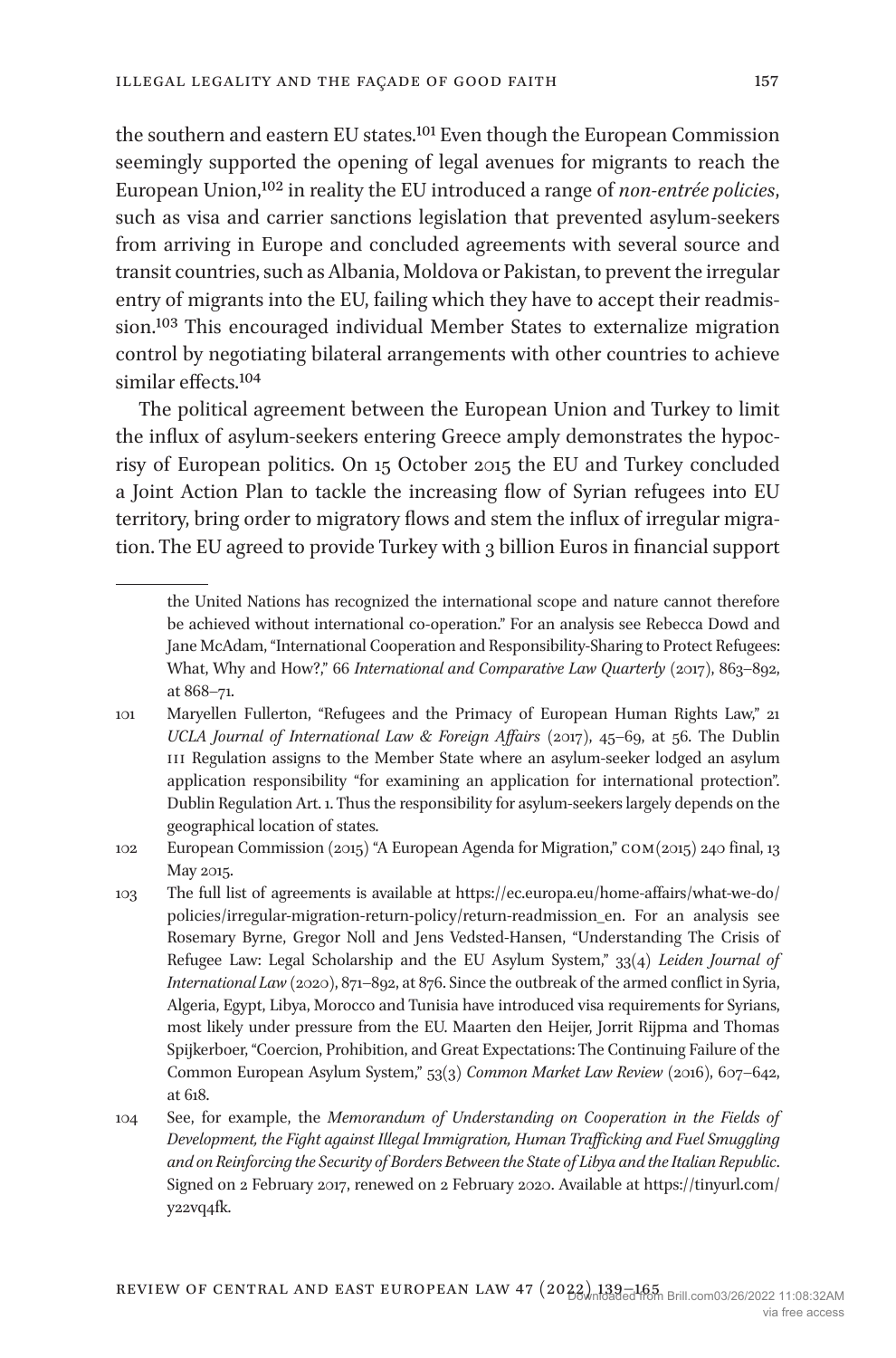to cope with Syrian refugees needing temporary protection. The Joint Action Plan was activated on 18 March 2016 under the EU-Turkey Statement with new key elements. The EU pledged an extra 3 billion Euros for Turkey to defray the costs related to accommodating the asylum-seekers until the end of 2018 and undertook to accelerate Turkey's accession negotiations[.105](#page-19-0)

Even though the Statement prescribed that "[A]ll new irregular migrants crossing from Turkey into Greek islands as from 20 March 2016 will be returned to Turkey", it also emphasized that this "will take place in full accordance with EU and international law, thus excluding any kind of collective expulsion."[106](#page-19-1) This scheme is based on the assumption that Turkey is a safe third country, which is highly debatable given the fact that Turkey refuses to recognize the refugee status of non-European asylum seekers<sup>[107](#page-19-2)</sup> and only provides for limited access to its labor market for persons it grants temporary asylum[.108](#page-19-3) An even more problematic aspect of the agreement, however, is that a commitment to returning all irregular migrants could breach the fundamental principle of individual assessment of asylum claims and lead to mass expulsions. Unsurprisingly, the UNCHR expressed its concerns about the document<sup>[109](#page-19-4)</sup> and Nils Muiznieks, the Commissioner of Human Rights of the Council of Europe opined that the agreement violated fundamental human rights.<sup>110</sup> The President of the European Commission, Jean-Claude Juncker, however, emphasized that "countries could refuse to consider refugee claims if there was a safe place to send them back to. As Greece had decided Turkey was a safe country, the returns policy was legal.["111](#page-19-6)

<span id="page-19-1"></span>106 *Ibid*.

<span id="page-19-0"></span><sup>105</sup> European Council, "EU-Turkey Statement," (18 March 2016), available at [https://www.](https://www.consilium.europa.eu/en/press/press-releases/2016/03/18/eu-turkey-statement/) [consilium.europa.eu/en/press/press-releases/2016/03/18/eu-turkey-statement/.](https://www.consilium.europa.eu/en/press/press-releases/2016/03/18/eu-turkey-statement/)

<span id="page-19-2"></span><sup>107</sup> Turkey restricted the scope of application of the 1951 Refugee Convention to "events occurring in Europe".

<span id="page-19-3"></span><sup>108</sup> See Roman Lahner, "The EU-Turkey-'Deal': Legal Challenges and Pitfalls," 57(2) *International Migration* (2018), 176–185.

<span id="page-19-4"></span><sup>109</sup> unhcr, "Legal Considerations on the Return of Asylum-seekers and Refugees from Greece to Turkey as Part of the EU-Turkey Cooperation in Tackling the Migration Crisis under the Safe Third Country and First Country of Asylum Concept," (23 March 2016), available at<https://www.unhcr.org/56f3ec5a9.pdf>. The UNHCR implied that Turkey should grant non-European asylum-seekers refugee status and consequently extend the benefits conferred by the 1951 Refugee Convention to be considered as a safe country.

<span id="page-19-5"></span><sup>110</sup> Nils Muiznieks, "Stop Your Backsliding, Europe," *The New York Times* (14 March 2016), available at [https://www.nytimes.com/2016/03/15/opinion/stop-your-backsliding-europe.](https://www.nytimes.com/2016/03/15/opinion/stop-your-backsliding-europe.html) [html.](https://www.nytimes.com/2016/03/15/opinion/stop-your-backsliding-europe.html)

<span id="page-19-6"></span><sup>111</sup> The Guardian, "EU-Turkey Deal Could See Syrian Refugees Back in War Zones says UN," (8 March 2016), available at [https://www.theguardian.com/world/2016/mar/08/](https://www.theguardian.com/world/2016/mar/08/un-refugee-agency-criticises-quick-fix-eu-turkey-deal) [un-refugee-agency-criticises-quick-fix-eu-turkey-deal.](https://www.theguardian.com/world/2016/mar/08/un-refugee-agency-criticises-quick-fix-eu-turkey-deal)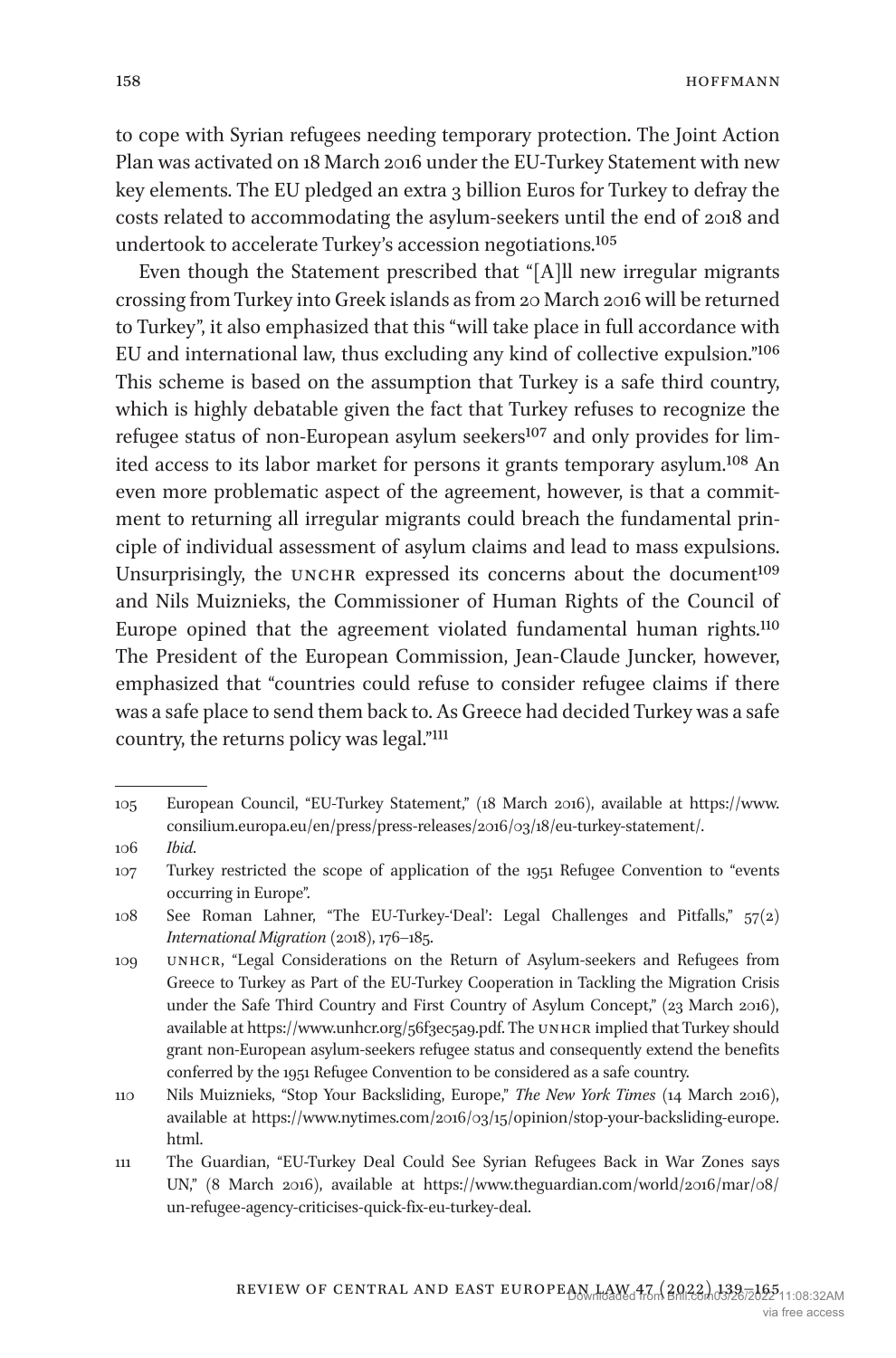Notwithstanding the questionable legality of the ramifications of the execution of the Statement, it became a "legal wall" to limit irregular migration[.112](#page-20-0) Its very nature is uncertain: even though it can be regarded as a non-binding instrument that only creates a political commitment,<sup>113</sup> given that the Statement establishes duties on behalf of the European Union and was accepted by all heads of state and governments of the EU, the interpretation that it actually constitutes a binding international treaty 'in disguise' seems to be more persuasive[.114](#page-20-2) Nevertheless, the Court of Justice of the European Union refused to assess the compatibility of the agreement with EU law. Accepting the arguments of the European Commission and the European Council, the Court held that even though the Statement was adopted during the meeting of the European Council and by the members of the European Council, it was actually not concluded by the European Council but by the representatives of the Member States, even if the Statement itself clearly stated that it was made by "Members of the European Council."<sup>115</sup> Thus the CIEU regarded the Statement as the act of individual Member States, whose validity falls outside its review competence.

The Court employed a similar approach when it ruled on the alleged obligation of Member States to issue visas on humanitarian grounds that would enable asylum-seekers to enter the territory of the European Union and there lodge an application for international protection. Even though even the Advocate General argued that the effective protection of the fundamental rights of refugees imposed a positive obligation on the Member States to issue

<span id="page-20-0"></span><sup>112</sup> Armstrong, *op.cit*. note 46, 366.

<span id="page-20-1"></span><sup>113</sup> Mauro Gatti and Andrea Ott, "The EU-Turkey Statement: Legal Nature and Compatibility with EU Institutional Law," in Sergio Carrera, Juan Santos Vara and Tineke Strik (eds.), *Constitutionalising the External Dimensions of EU Migration Policies in Times of Crisis* (Edward Elgar, Cheltenham, UK, 2019) 175–200, at 176.

<span id="page-20-2"></span><sup>114</sup> *Ibid*.,179–181. See also Lynn Hillary, "Down the Drain with General Principles of EU Law? The EU-Turkey Deal and 'Pseudo-Authorship'," 23(2) *European Journal of Migration and Law* (2021), 127–151.; Eva Kassoti, Alina Carrozzini, "One Instrument in Search of an Author: Revisiting the Authorship and Legal Nature of the EU-Turkey Statement," in Narin Idriz, Eva Kassoti (eds), *The Informalisation of the EU's External Action in the Field of Migration and Asylum* (T.M.C. Asser, The Hague, Netherlands, 2022) (forthcoming). For a contrary view see Gloria Fernández Arribas, "The EU-Turkey Statement, the Treaty-Making Process and Competent Organs. Is the Statement an International Agreement?," 2(1) *European Papers* (2017), 303–309.

<span id="page-20-3"></span><sup>115</sup> ecj, Case T-192/16, *tdc* (2017) EU:T:2017:128, paras. 56–57. and 70–72. Interestingly, the European Parliament's website still affirms that "On 18 March 2016, the European Council and Turkey reached an agreement aimed at stopping the flow of irregular migration via Turkey to Europe." Available at [https://www.europarl.europa.eu/legislative-train/](https://www.europarl.europa.eu/legislative-train/theme-towards-a-new-policy-on-migration/file-eu-turkey-statement-action-plan) [theme-towards-a-new-policy-on-migration/file-eu-turkey-statement-action-plan](https://www.europarl.europa.eu/legislative-train/theme-towards-a-new-policy-on-migration/file-eu-turkey-statement-action-plan).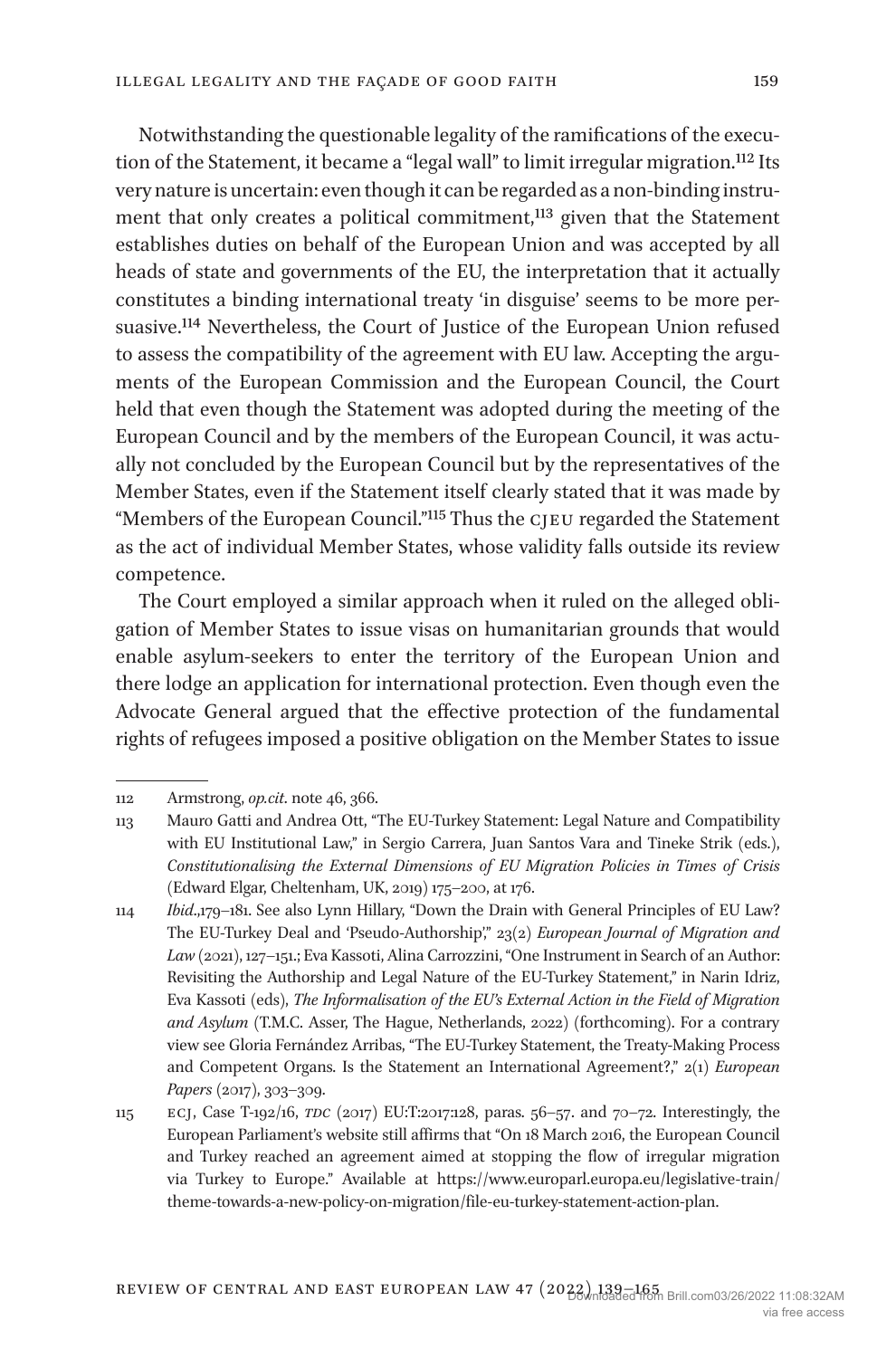humanitarian visas "where there are substantial grounds to believe that the refusal to issue that document will have the direct consequence of exposing persons seeking international protection to torture or inhuman or degrading treatment"[,116](#page-21-0) the Court of Justice of the European Union concluded that it is a matter of national sovereignty "as European law currently stands"[.117](#page-21-1) While this decision is arguably difficult to reconcile with its previous case-law concerning the broad scope of application of the Charter of Fundamental Rights of the EU[,118](#page-21-2) it further demonstrated that the European Court is more than willing to support European *non-entrée* policies that maintain "Fortress Europe".

# **3.3** *Hungary at the Court of Justice of the European Union – The False Pretense of Humanity*

In stark contrast to its jurisprudence outlined above, the cjeu has consistently found that Hungarian migration legislation violated the Common European Asylum System. In its most recent decisions, it even declared that the Hungarian legislation establishing the transit zones amounted to illegal detention since even though the applicants could leave the transit zones and return to Serbia, they would risk losing their chances of obtaining refugee status in Hungary and would be exposed to penalties in Serbia[.119](#page-21-3) This was somewhat surprising as only a few months earlier, the European Court of Human Rights (ECtHR) had actually come to the conclusion that the operation of transit zones did not qualify as detention since the applicants had the option to leave the territory for Serbia, i.e. they were physically not prevented from leaving the transit zones.[120](#page-21-4) Thus, the Court of Justice of the European Union proved to be more humanitarian than an actual human rights court. While the Charter of Fundamental Rights allows European Union law to provide "more exten-sive protection" than the European Convention of Human Rights,<sup>[121](#page-21-5)</sup> the Court

<span id="page-21-0"></span><sup>116</sup> ECJ, Case C-638/16, *TDC* (2017) EU:C:2017:93, para. 3.

<span id="page-21-1"></span><sup>117</sup> ECJ, Case C-638/16, *TDC* (2017) EU:C:2017:173, para. 45.

<span id="page-21-2"></span><sup>118</sup> See Malu Beijer, "The Limited Scope for Accepting Positive Obligations Under EU Law: The Case of Humanitarian Visas for Refugees," 11(1) *Review of European Administrative Law* (2018), 37–48, at 47.

<span id="page-21-3"></span><sup>119</sup> ecj, Joined Cases C-924/19 and C-925/19, *tdc* (2020) EU:C:2020:367, paras. 229–230. See also ecj, Case C-808/18, *tdc* (2020) EU:C:2020:1029.

<span id="page-21-4"></span><sup>120</sup> ECtHR, *Ilias and Ahmed v. Hungary*, ECtHR Judgment (21 November 2019), App. No. 47287/15, paras. 231–249. This can be regarded as part of a trend in the recent jurisdiction of the European Court of Human Rights that restricts migrant rights. See Carola Lingaas, "A Threat to the European Identity? A Legal Analysis of the Borders and Boundaries of the European Homeland," in Margaret Franz and Kumarini Silva (eds.), *Migration, Identity, and Belonging – Defining Borders and Boundaries of the Homeland* (Routledge, Oxon, UK, 2020), 39–47, at 42.

<span id="page-21-5"></span><sup>121</sup> Art. 52(3) of the Charter of Fundamental Rights of the European Union.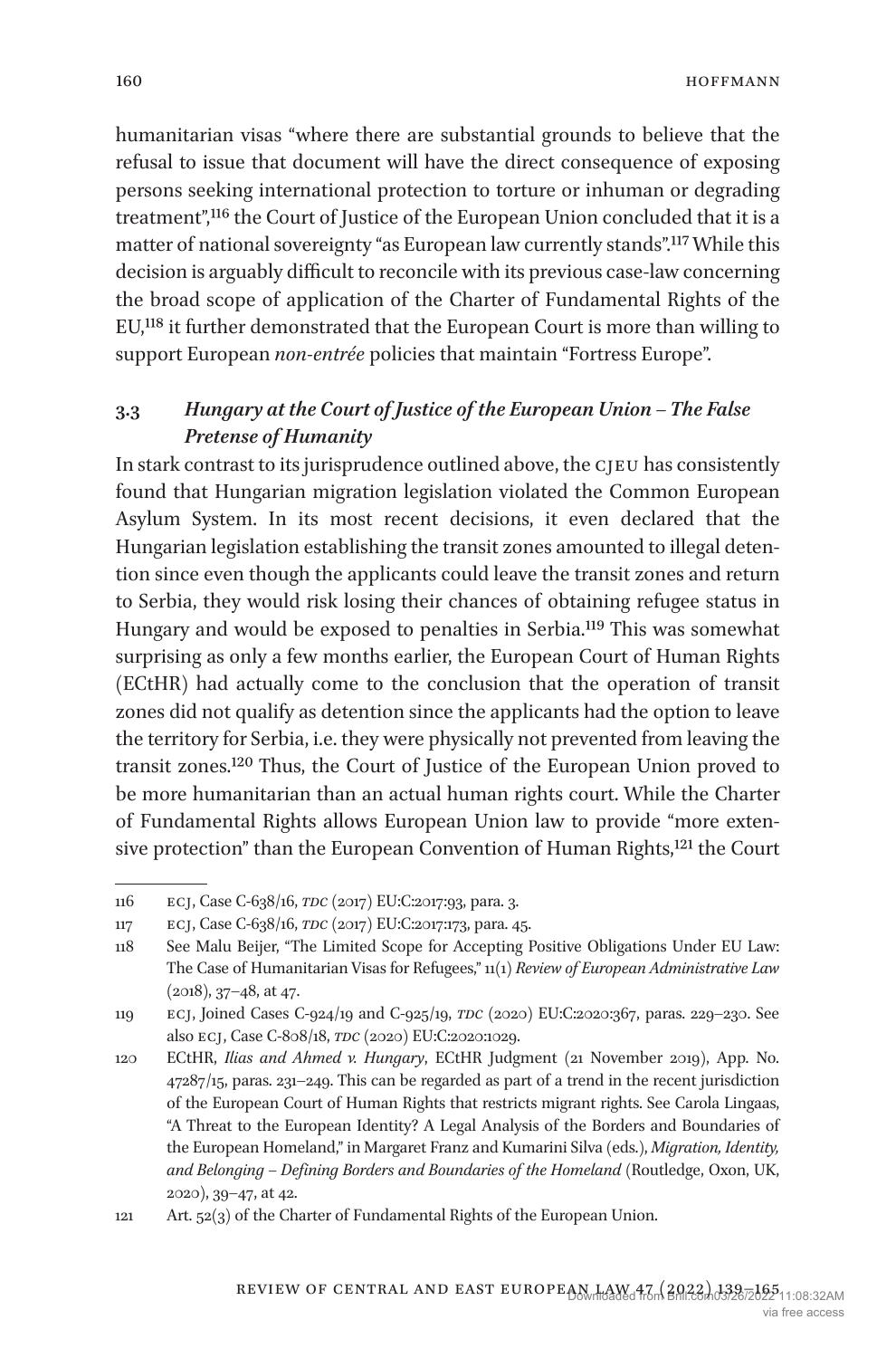never explicitly justified this divergence.[122](#page-22-0) This remarkable difference, however, might be explained more by the open Hungarian defiance of European migration policies than the newly found interest of the Court in the protection of the human rights of migrants.

The European Court's 2017 judgment on the relocation mechanism supports this assumption. The case concerned the legality of the Council's 22 September 2015 decision, which established the relocation of asylum-seekers from Greece and Italy to other Member States.[123](#page-22-1) Hungary and Slovakia sought to annul the decision, invoking perceived procedural and substantive issues. Among other arguments, Hungary submitted that its rejection of the Council Decision was actually the result of defending the human rights of the participants in the relocation program as their preferences for final destination are disregarded during the transfer. Hungary argued that "the fact that applicants may possibly be relocated to a Member State with which they have no particular connection" raised serious compatibility issues of the Relocation Decision with the Refugee Convention.[124](#page-22-2) Even though the sincerity of the plea was dubious, given Hungary's actual migration policies and public rhetoric, the employed line of reasoning seemed to reflect the humanitarian scope of the Convention.

Nevertheless, the cjeu summarily rejected this argument, claiming that the 1951 Refugee Convention does not provide a right for asylum seekers to remain in the country where the application was lodged while it is pending but simply

<span id="page-22-0"></span><sup>122</sup> While the material time of the pleaded violations significantly differed, as the Ilias and Ahmed v Hungary case concerned the rejection of asylum applications in October 2015, and the cjeu decision involved asylum applications submitted in February 2019, the question of whether confinement in the transit zone could be deemed as deprivation of liberty was essentially the same. Therefore, arguably the Court of Justice of the European Union established a broader concept of detention than the European Court of Human Rights. This is underlined by a recent judgment of the ECtHR, examining asylum applications in 2017, in which the Court found that that due to "lack of any domestic legal provisions fixing the maximum duration of the applicants' stay, the excessive duration of that stay and the considerable delays in the domestic examination of the applicants' asylum claims, as well as the conditions in which the applicants were held during the relevant period… the applicants' stay in the transit zone amounted to a *de facto* deprivation of liberty." ECtHR, *R.R. and Others v. Hungary*, ECtHR Judgment (2 March 2021), App. No. 36037/17, para. 83. Still, the Court emphasized that "the risk of the applicants' forfeiting the examination of their asylum claims in Hungary and their fears about insufficient access to asylum procedures in Serbia… did not render the possibility of them leaving the transit zone in the direction of Serbia merely theoretical…" and thus could not have qualified as deprivation of liberty. *Ibid*, para. 81.

<span id="page-22-1"></span><sup>123</sup> See *op.cit*. note 47.

<span id="page-22-2"></span><sup>124</sup> ecj, Joined Cases C-643/15 and C-647/15, *tdc* (2017) EU:C:2017:631, paras. 315–316.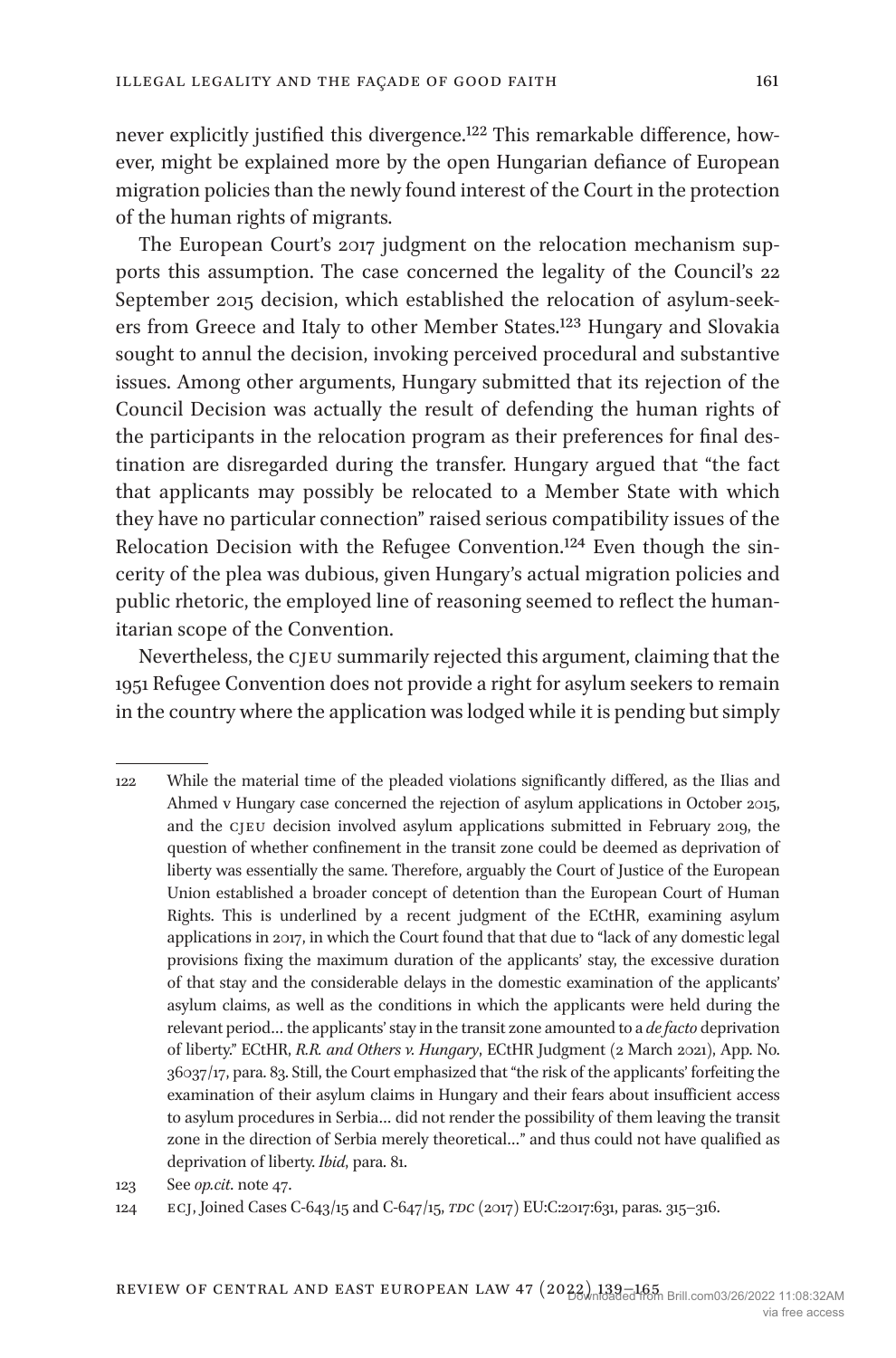aspires to protect the applicants from expulsion to third countries. Since the relocation operation is actually aimed at ensuring that the applications would be examined within a reasonable time, it cannot be regarded as a violation of the principle of *non-refoulement* and as such complies with both the Refugee Convention and Art. 18 of the Charter of Fundamental Rights.[125](#page-23-0) This conclusion demonstrates that the Court clearly values the "objective system" created by the Dublin III Regulation<sup>126</sup> over humanitarian concerns. After all, even if the prevailing concern motivating the adoption of the Refugee Convention was the prevention of expulsion of asylum seekers, the international regulation of refugee law has clearly evolved to give more consideration to the individual needs of applicants. Allowing that the existence of the right to remain is not universally acknowledged,<sup>127</sup> the Council Decision is still a radical departure from the authoritative standards set by the UNHCR constituting a veritable "dystopia of sharing people."[128](#page-23-3) While the Relocation Decision indeed urged Member States to take into account links with particular EU countries, it still remained possible for asylum seekers to be transferred to a country with which they had no connection at all.<sup>129</sup>

These contrasting approaches arguably reveal differing conceptions of the identity of the "demos", the people, whose interests should be protected. The cjeu – unsurprisingly – prioritizes the interests of the citizens of EU states, implying that it will concomitantly benefit the asylum-seekers as well. Thus, the asylum-seekers' intentions are only of secondary importance. The Hungarian line of argumentation, however, posits that the "people" in this situation are actually the asylum-seekers. While this position seems more reconcilable with the humanitarian goal of the Refugee Convention, it is utterly incompatible with actual Hungarian policies. Since Hungary obviously did not actually intend to protect the interests of the asylum-seekers, but simply opportunistically employed this strand of legal argumentation, it is made in bad faith. Thus, it is actually a populist argument as it claims to defend the interests of the people (the asylum-seekers) against a system that would transfer them against

<span id="page-23-1"></span>126 *Ibid*., para. 332.

<span id="page-23-0"></span><sup>125</sup> *Ibid*., paras. 338–343.

<span id="page-23-2"></span><sup>127</sup> But see Sieglinde Rosenberger and Alexandra König, "Welcoming the Unwelcome: The Politics of Minimum Reception Standards for Asylum Seekers in Austria," 25(4) *Journal of Refugee Studies* (2011), 537–554, at 538.

<span id="page-23-3"></span><sup>128</sup> Francesco Maiani, "The Reform of the Dublin System and the Dystopia of 'Sharing People'," 24(5) *Maastricht Journal of European and Comparative Law* (2017), 622–645.

<span id="page-23-4"></span><sup>129</sup> Bruno de Witte and Evangelia Tsourdi, "Confrontation on Relocation – The Court of Justice Endorses the Emergency Scheme for Compulsory Relocation of Asylum Seekers Within the European Union: Slovak Republic and Hungary v. Council," 55(5) *Common Market Law Review* (2018), 1457–1494, at 1491.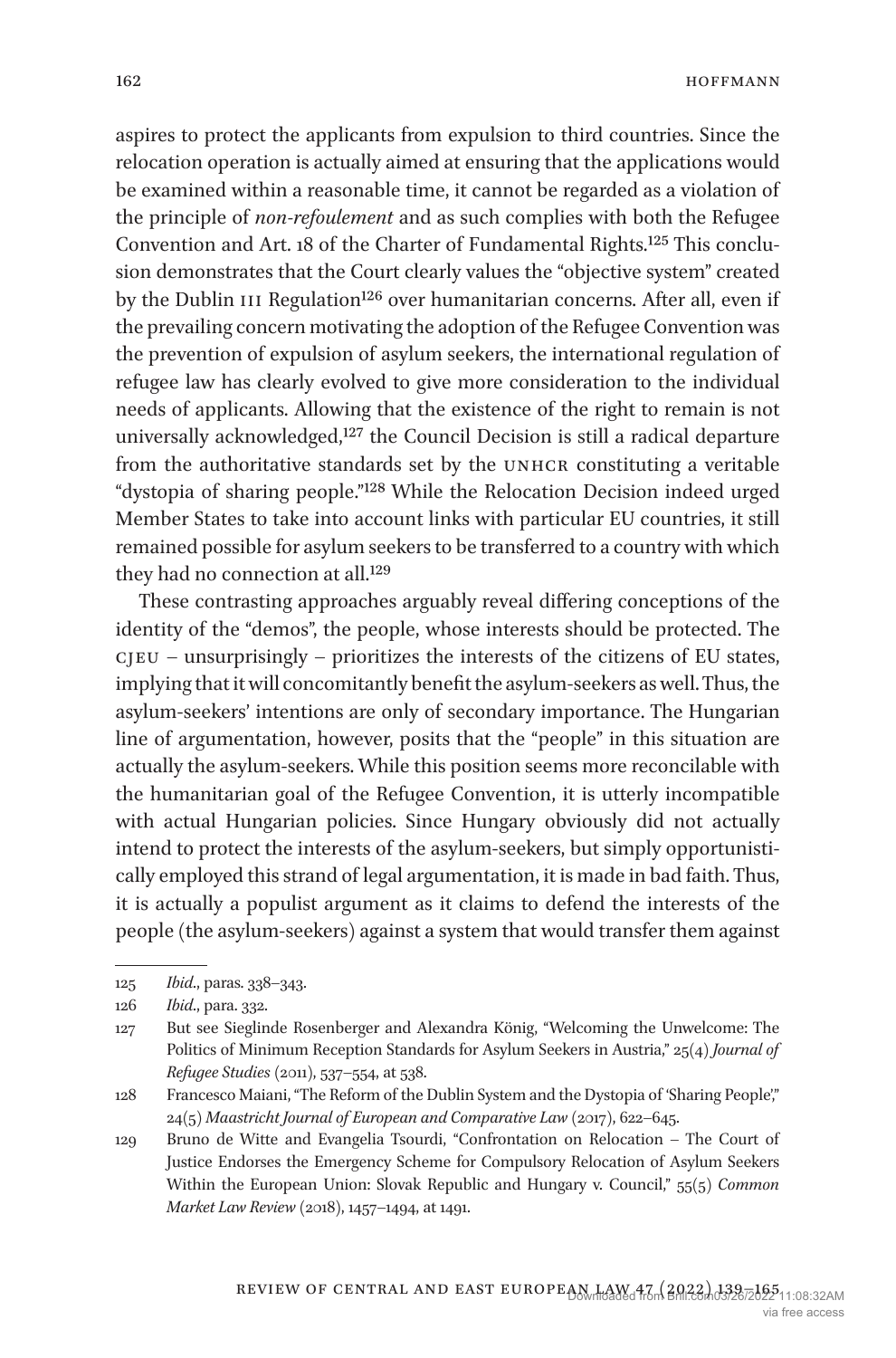their own will to other, potentially more hostile countries, when in reality it is a projection of Hungarian populist domestic policy to the European plane. At the same time, the Court's rejection of the Hungarian argument is ultimately also populist as it relies on a concept of general good embodied by the principle of solidarity between European states for the benefit of the people (the European citizens) over the actual interests of the asylum-seekers.

In the end, the jurisprudence of the cjeu is ineffective in addressing the systemic violations committed by Hungary, as the European asylum system is constructed to reflect the reality of "Fortress Europe", which aims to exclude migrants through both legal and extralegal practices. Hence, even though the Hungarian policies avowedly aim at denying asylum, the apparent bad faith itself that underlines Hungarian actions is never addressed, as that would inevitably raise delicate questions about the underlying good faith of the Common European Asylum Policy itself.

#### **4 Conclusion**

Hungary remains in open defiance of European Union Migration policies. Its current legal regulation effectively prevents any asylum-seekers entering into the country to lodge applications for international protection, and the Hungarian Parliament issued a resolution rejecting the adoption of the proposed European Union Pact on Migration and Asylum[.130](#page-24-0) At the same time, the Government is willing to give allowances to groups or individuals that do not "threaten" Christian Hungarian identity, such as Egyptian Coptic Christians[,131](#page-24-1) Venezuelans with proven Hungarian ancestry<sup>132</sup> or even Nikola Gruevski, the former Northern Macedonian Prime Minister, who fled the country after being convicted of corruption[.133](#page-24-3)

<span id="page-24-0"></span><sup>130</sup> Hungarian Parliament, Resolution No. 40/2020, 16 December 2020. The resolution claims that the proposed Pact violates the principle of subsidiarity and does not take into account the national characteristics of Member States including the Hungarian Fundamental Law that prohibits settling in foreign population.

<span id="page-24-1"></span><sup>131</sup> Daniel McLoughlin, "Hungary to Help Christians while Rejecting Muslim Migrants," *Irish Times* (27 September 2016), available at [https://www.irishtimes.com/news/world/europe/](https://www.irishtimes.com/news/world/europe/hungary-to-help-christians-while-rejecting-muslim-migrants-1.2807543) [hungary-to-help-christians-while-rejecting-muslim-migrants-1.2807543.](https://www.irishtimes.com/news/world/europe/hungary-to-help-christians-while-rejecting-muslim-migrants-1.2807543)

<span id="page-24-2"></span><sup>132</sup> Nick Thorpe, "Venezuela crisis: Secret Escape to Anti-migration Hungary," *BBC News* (4 March 2019), available at <https://www.bbc.com/news/world-europe-47401440>.

<span id="page-24-3"></span><sup>133</sup> Mr. Gruevski fled to Hungary in November 2018 with the assistance of the Hungarian government. Even though he transited Macedonia and Serbia to enter Hungary – two countries that were designated as safe by the Hungarian government – his asylum claim, based on alleged political persecution, was promptly recognized. This, however, implies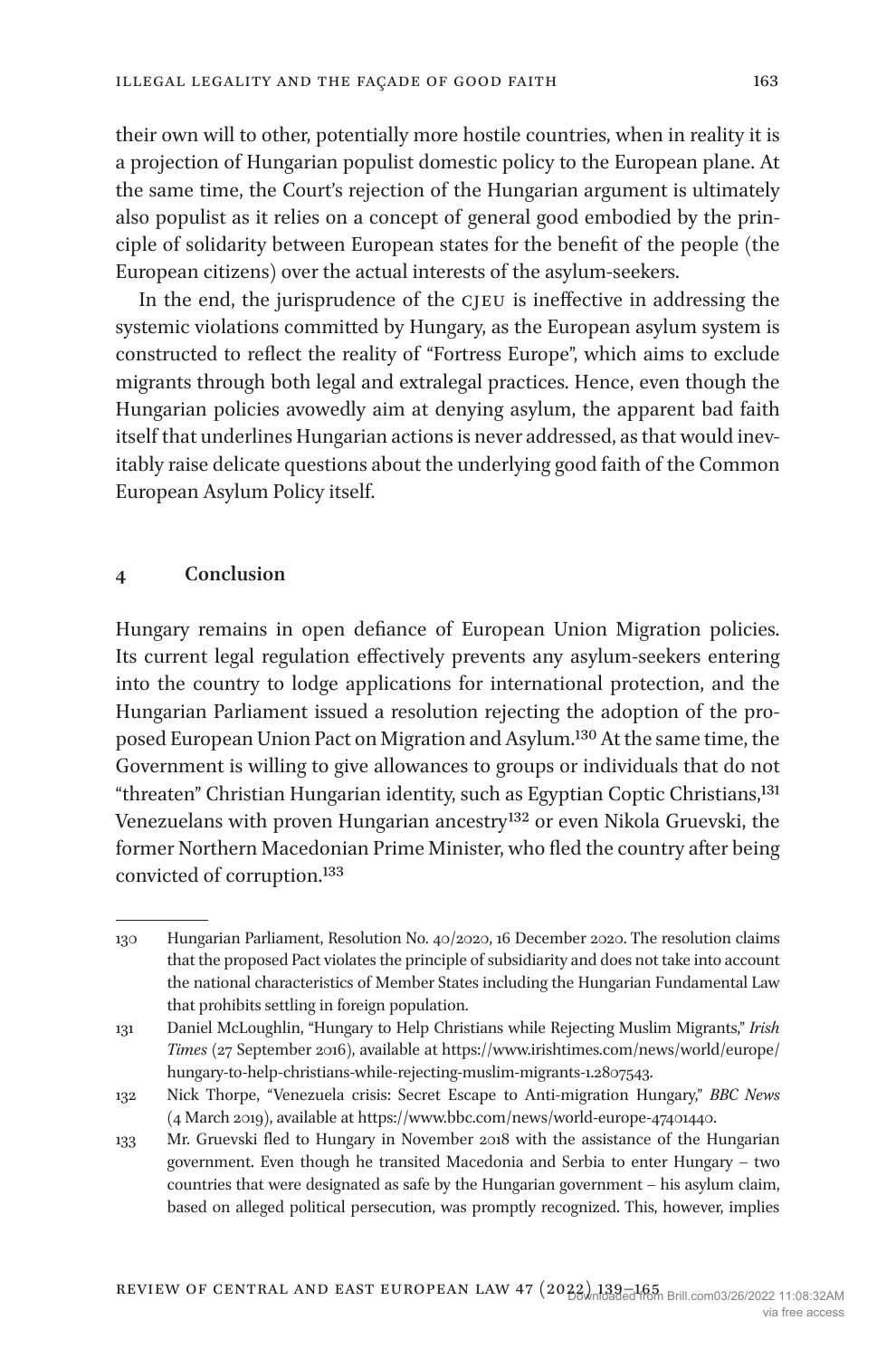The European Union, on the other hand, ostensibly acts decisively to enforce EU law. Apart from the usual political declarations, the Commission has initiated yet another infringement procedure against Hungary for the latest amend-ment of asylum legislation<sup>[134](#page-25-0)</sup> which will no doubt - after a few years - result in yet another European Court decision determining the violation of EU law, which can initiate a new round of "creative" Hungarian legislation. Thus, this perverse legal game of tag can continue unabated, a game where both sides can claim to be winners. The Fidesz government can proudly proclaim that it not only protects the people of Hungary, but Hungarians have reasserted their role as "the Defenders of Christendom"[135](#page-25-1) and the public image of Prime Minister Orbán taking a bold stance against Brussels to defend Europe from uncontrolled migration boosts his party's popular approval.[136](#page-25-2) Contrarily, by publicly denouncing the Hungarian policies, the European Union can demonstrate its apparent commitment to humanitarian values while tacitly introducing measures and supporting national policies that aim at curbing migration without challenging the EU political and legal order. Indeed, when immigration con-sistently remains one of the main concerns in European Union countries,<sup>[137](#page-25-3)</sup> it is hardly surprising that the EU fails to address even systemic violations of migration law committed in other countries.[138](#page-25-4)

that not even the Hungarian government considers Serbia as a safe country under all circumstances. Sinisa Jakov Marusic, "Fugitive Macedonian Ex-pm 'Seeking Asylum in Hungary," *Balkan Insight* (13 November 2018), available at [https://balkaninsight.](https://balkaninsight.com/2018/11/13/macedonia-s-fugitive-ex-pm-seeking-asylum-in-hungary-11-13-2018/) [com/2018/11/13/macedonia-s-fugitive-ex-pm-seeking-asylum-in-hungary-11-13-2018/.](https://balkaninsight.com/2018/11/13/macedonia-s-fugitive-ex-pm-seeking-asylum-in-hungary-11-13-2018/)

<span id="page-25-0"></span><sup>134</sup> Available at [https://ec.europa.eu/commission/presscorner/detail/en/inf\\_20\\_1687.](https://ec.europa.eu/commission/presscorner/detail/en/inf_20_1687)

<span id="page-25-1"></span><sup>135</sup> Paul Lendvai, *The Hungarians. A Thousand Years of Victory in Defeat* (Princeton University Press, Princeton, 2003), 75.

<span id="page-25-2"></span><sup>136</sup> Unsurprisingly, on 1 September 2021, Orbán publicly reaffirmed that Muslim immigrants should be denied entry to the European Union. The Prime Minister stated that "If we invite others from outside Europe, that will change the cultural identity of Europe… the migrants who are coming now are all Muslims." "pm Orbán Calls on EU to Give All Rights Relating to Migration Back to Member States," *Hungary Today* (1 September 2021), available at [https://hungarytoday.hu/orban-migration-eu-16th-bled-strategic-forum/.](https://hungarytoday.hu/orban-migration-eu-16th-bled-strategic-forum/)

<span id="page-25-3"></span><sup>137</sup> European Commission, "Standard Eurobarometer 93: Public Opinion in the European Union," (Summer 2020) 31.

<span id="page-25-4"></span><sup>138</sup> One obvious example is the militarization of the external border at the Spanish enclaves of Ceuta and Melilla that resulted in the death of numerous asylum seekers. Carolina Kobelinsky, "Border Beings. Present Absences among Migrants in the Spanish Enclave of Melilla," 44(11) *Death Studies* (2020), 709–717. See also the recent allegations of Frontex complicity in pushbacks at the Greece-Turkey border. Giorgos Christides, Emmanuel Freudenthal, Steffen Lüdke und Maximilian Popp, "EU Border Agency Frontex Complicit in Greek Refugee Pushback Campaign," *Der Spiegel* (23 October 2020), available at [https://www.spiegel.de/international/europe/](https://www.spiegel.de/international/europe/eu-border-agency-frontex-complicit-in-greek-refugee-pushback-campaign-a-4b6cba29-35a3-4d8c-a49f-a12daad450d7?utm_source=dlvr.it&utm_medium=twitter#ref=rss)